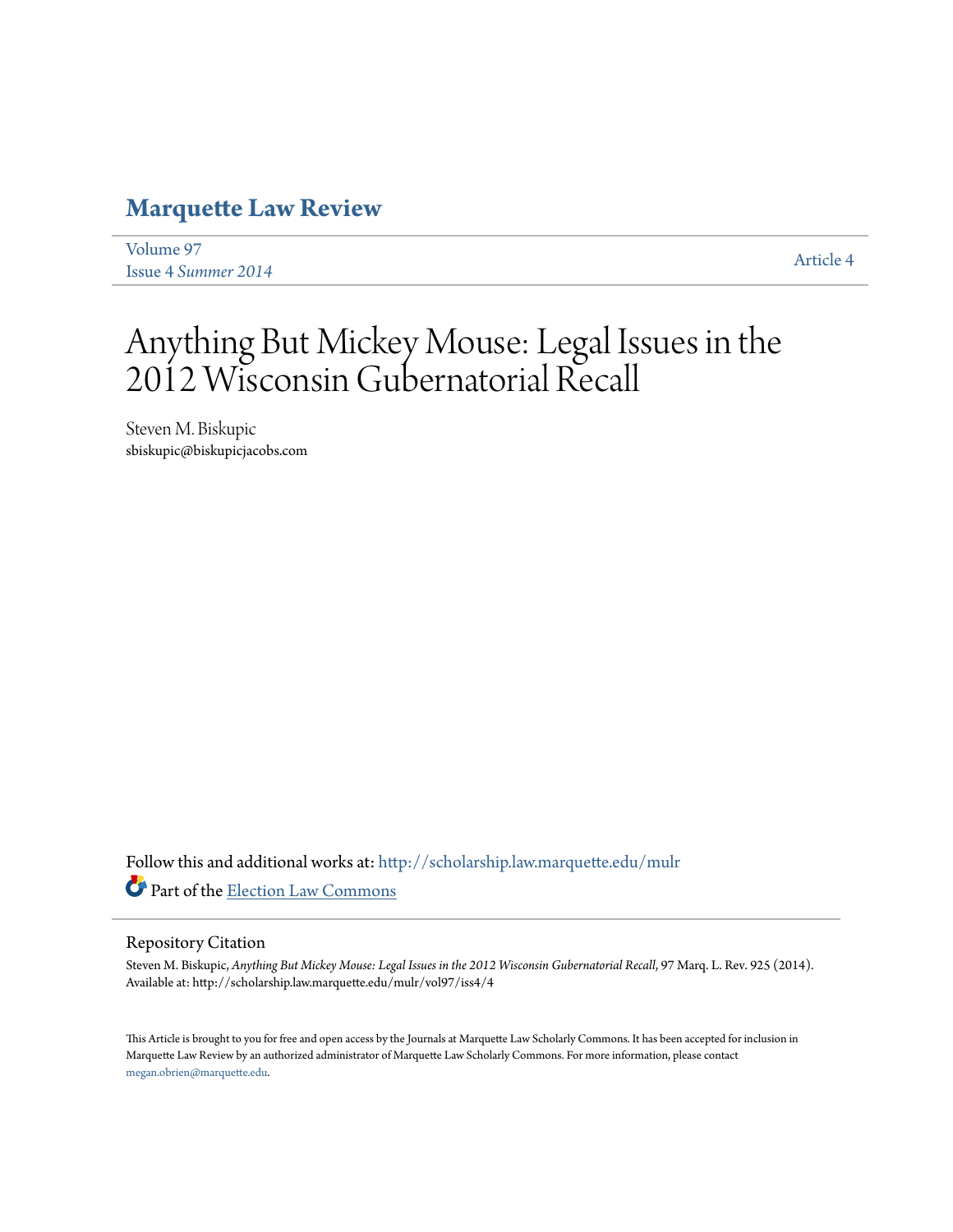### **ANYTHING BUT MICKEY MOUSE: LEGAL ISSUES IN THE 2012 WISCONSIN GUBERNATORIAL RECALL**

#### STEVEN M. BISKUPIC

*Wisconsin Governor Scott Walker faced only the third gubernatorial recall in the nation's history and was the first to survive. From a legal perspective, the 2012 Walker recall involved equally unique issues arising from the Wisconsin Constitution and obscure state statutes. This Article reviews the history of recall in Wisconsin and examines three significant legal issues that arose during the Walker recall: (1) litigation over review of submitted recall signatures; (2) unlimited campaign finance contributions; and (3) the scheduling of the recall election. The Article concludes that an assessment of the historical nature of the Walker recall is incomplete without consideration of the impact of these issues.* 

|                                                        | .926 |
|--------------------------------------------------------|------|
| II. THE LIMITED HISTORY OF GUBERNATORIAL RECALL 927    |      |
|                                                        |      |
|                                                        |      |
|                                                        |      |
|                                                        |      |
|                                                        |      |
| 3. Review and Scheduling by a Government Agency931     |      |
|                                                        |      |
|                                                        |      |
| IV. LITIGATION OVER THE "CAREFUL EXAMINATION" OF       |      |
| "MICKEY MOUSE" AND "BUGS BUNNY" SIGNATURES 935         |      |
| V. CAMPAIGN FINANCE AND THE SECTION 13M EXEMPTIONS 937 |      |
| VI. LEGAL AGREEMENT AMID POLITICAL ACRIMONY  941       |      |
|                                                        |      |
|                                                        |      |

Steven M. Biskupic, Marquette '87, is a partner at Biskupic & Jacobs, S.C. Biskupic was counsel for Governor Walker during the recall. The views expressed herein are solely the author's. The author also acknowledges the contributions of Joseph Olson, Michael Screnock, and Adam Witkov, attorneys, and Lou Jellings, librarian, at Michael Best & Friedrich, LLP, who contributed to the legislative history and other research discussed herein.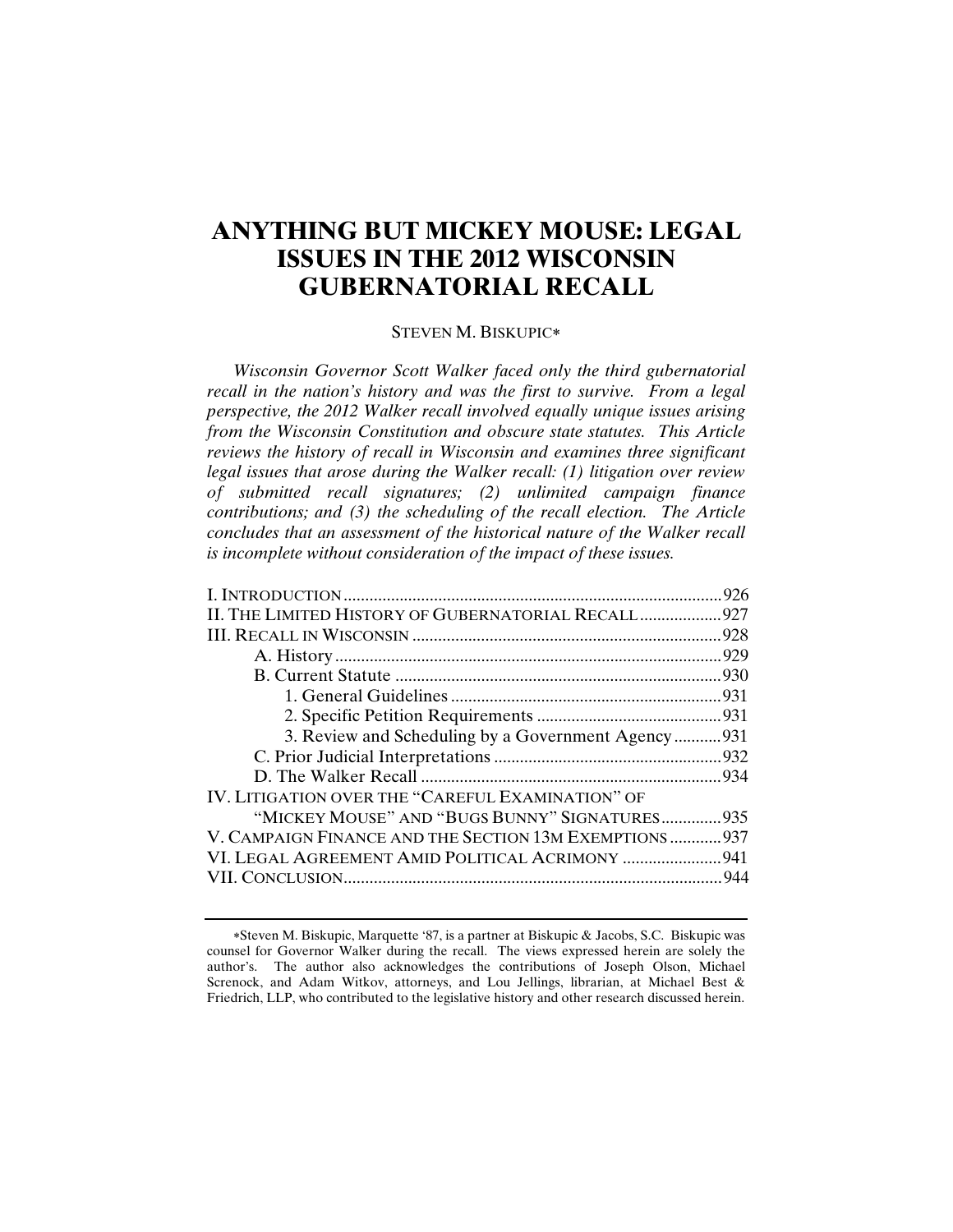#### I. INTRODUCTION

The 2012 Wisconsin recall elections repeatedly were called historic.<sup>1</sup> Governor Scott K. Walker became only the third governor in the history of the country to face a recall election, and was the first to survive.<sup>2</sup> The politics of the recall focused on Governor Walker's efforts to curtail collective bargaining rights of public employees, which had been unchallenged since their creation in  $1959$ . The legal disputes surrounding the recall, although overshadowed by the political aspects, were equally rare. From the legal presumption that cartoon characters were voters to a law permitting unlimited campaign contributions, these and other issues established the 2012 recall as not just politically notable, but legally as well.

This Article provides a legal perspective of recall in Wisconsin and reviews three legal issues that impacted the 2012 gubernatorial recall: first, the litigation, which arose after the Wisconsin Government Accountability Board (GAB), the agency overseeing state-wide elections, publicly announced that recall petition names such as "Mickey Mouse" and "Bugs Bunny" would be presumed valid;<sup>4</sup> second, an obscure state statute, section 13m, exempted recall contributions from campaign finance limits, making the Wisconsin gubernatorial recall by far the most expensive campaign in Wisconsin history; and third, the agreement of the opposing recall parties and the GAB to an orderly schedule for the recall election, which sidestepped a constitutional

<sup>1.</sup> *See, e.g.*, Mark Guarino, *Gov. Scott Walker Makes History, Survives Wisconsin Recall Election*, CHRISTIAN SCI. MONITOR (June 6, 2012), http://www.csmonitor.com/USA/Election s/Governors/2012/0606/Gov.-Scott-Walker-makes-history-survives-Wisconsin-recall-electionvideo.

<sup>2.</sup> *Recall of State Officials*, NAT'L CONF. ST. LEGISLATURES (Sept. 11, 2013), http://www.ncsl.org/research/elections-and-campaigns/recall-of-state-officials.aspx; *see also* Timothy Pack, Comment, *High Crimes and Misdemeanors: Removing Public Officials from Office in Utah and the Case for Recall*, 2008 UTAH L. REV. 665, 678; Guarino, *supra* note 1. The other two governors to face recall, as discussed *infra*, were Gray Davis of California in 2003 and Lynn J. Frazier of North Dakota in 1921. *See infra* notes 17–23 and accompanying text.

<sup>3.</sup> Act of Sept. 22, 1959, ch. 509, 1959 Wis. Sess. Laws 623 (codified at WIS. STAT. § 111.70 (1959)); *see also* Wis. Educ. Ass'n Council v. Walker, 824 F. Supp. 2d 856, 859 & n.1 (W.D. Wis. 2012), *aff'd in part*, *rev'd in part*, 705 F.3d 640 (7th Cir. 2013).

<sup>4.</sup> Patrick Marley, *Election Officials May Ask for More Time: Longer Review of Recall Petitions Likely*, MILWAUKEE J. SENTINEL, Dec. 14, 2011, at A1.

<sup>5.</sup> WIS. STAT. § 11.26(13m) (2011–2012); *Recall Race for Governor Cost \$81 Million*, WIS. DEMOCRACY CAMPAIGN (Jan. 31, 2013), http://www.wisdc.org/pr072512.php; *see also infra* Part V.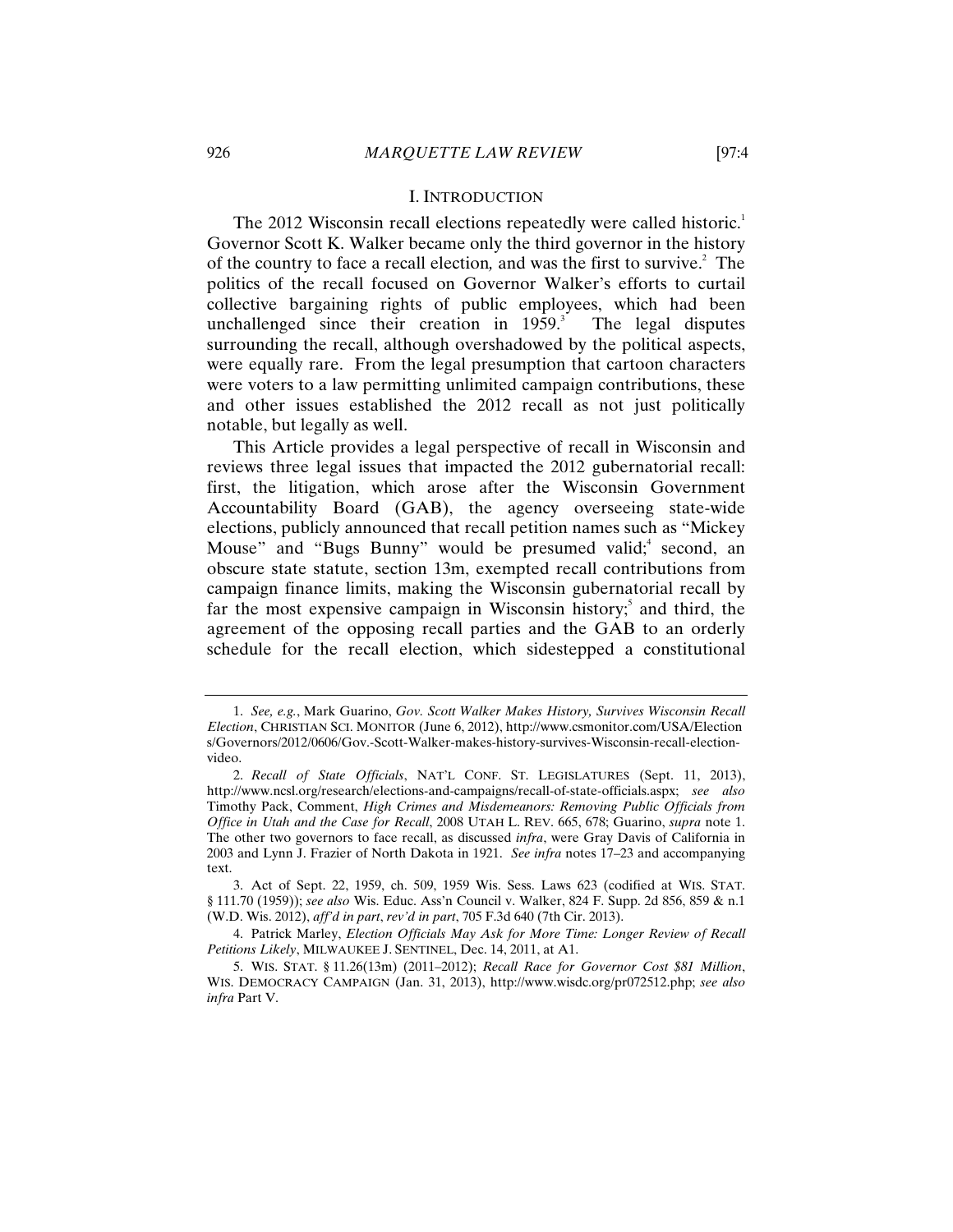challenge to whether the governor and lieutenant governor could be separately recalled.<sup>6</sup>

#### II. THE LIMITED HISTORY OF GUBERNATORIAL RECALL

Recall is the citizen-initiated procedure seeking to remove an elected official prior to the expiration of the term to which he was previously elected.<sup>7</sup> In most instances, citizens circulate (for signature by "qualified electors") a petition demanding recall, sometimes, though not always, for a specific reason (such as malfeasance).<sup>8</sup> The sufficiency of the petition, including the number of signatures, is then evaluated by government officials, the courts, or both.<sup>9</sup> Finally, assuming these prior steps have been successful, an election is held, sometimes with the incumbent automatically on the ballot. $10$ 

The right to recall was present but purportedly unused in the Articles of Confederation.<sup>11</sup> The power remained dormant for more than 125 years until the Progressive Movement in the early 1900s, when recall was first used on the local level and then spread to statewide usage.<sup>12</sup> According to one study, thirty-six states presently give voters the right to recall, but only nineteen permit the recall of officials elected on a statewide basis.<sup>13</sup> Wisconsin is one of the nineteen.<sup>14</sup> California voters, according to another study, have attempted to recall more than 500 public officials since the early 1900s, with more than 470 removed

<sup>6.</sup> *See Judge Approves May 8, June 5 Recall Dates*, WQOW.COM (Mar. 13, 2012, 9:35 PM), http://www.wqow.com/story/17152190/all-sides-agree-to-may-8-june-5-for-recalls?clientt ype=printable (reporting that a Wisconsin judge signed off on an agreement reached between recall targets and the recall committees for consolidated primary and general election dates).

<sup>7.</sup> Floyd Feeney, *The 2003 California Gubernatorial Recall*, 41 CREIGHTON L. REV. 37, 38 (2007); R. Perry Sentell, Jr., *Remembering Recall in Local Government Law*, 10 GA. L. REV. 883, 884 (1976); Pack, *supra* note 2, at 675.

<sup>8.</sup> *Recall of State Officials*, *supra* note 2; *see also* WIS. STAT. §§ 6.02–6.25.

<sup>9.</sup> *See Recall of State Officials*, *supra* note 2*; see also infra* Part III.B.3.

<sup>10.</sup> *See Recall of State Officials*, *supra* note 2.

<sup>11.</sup> ARTICLES OF CONFEDERATION OF 1778, art. 5, § 1 ("[W]ith a power reserved to each State to recall its delegates, or any of them, at any time within the year, and to send others in their stead, for the remainder of the year."); Sentell, *supra* note 7, at 884 (citing Herbert S. Swan, *The Use of the Recall in the United States*, *in* THE INITIATIVE, REFERENDUM AND RECALL 298, 298 n.2 (William Bennett Munro ed., 1912)); *see also* Pack, *supra* note 2, at 676.

<sup>12.</sup> Sentell, *supra* note 7, at 884–85; Pack, *supra* note 2, at 676–77.

<sup>13.</sup> Pack, *supra* note 2, at 678.

<sup>14.</sup> *See* Ann S. Jacobs, *Recall in Wisconsin: A Historical Perspective*, MESSENGER, Spring 2012, at 10, 10; *Recall of State Officials*, *supra* note 2.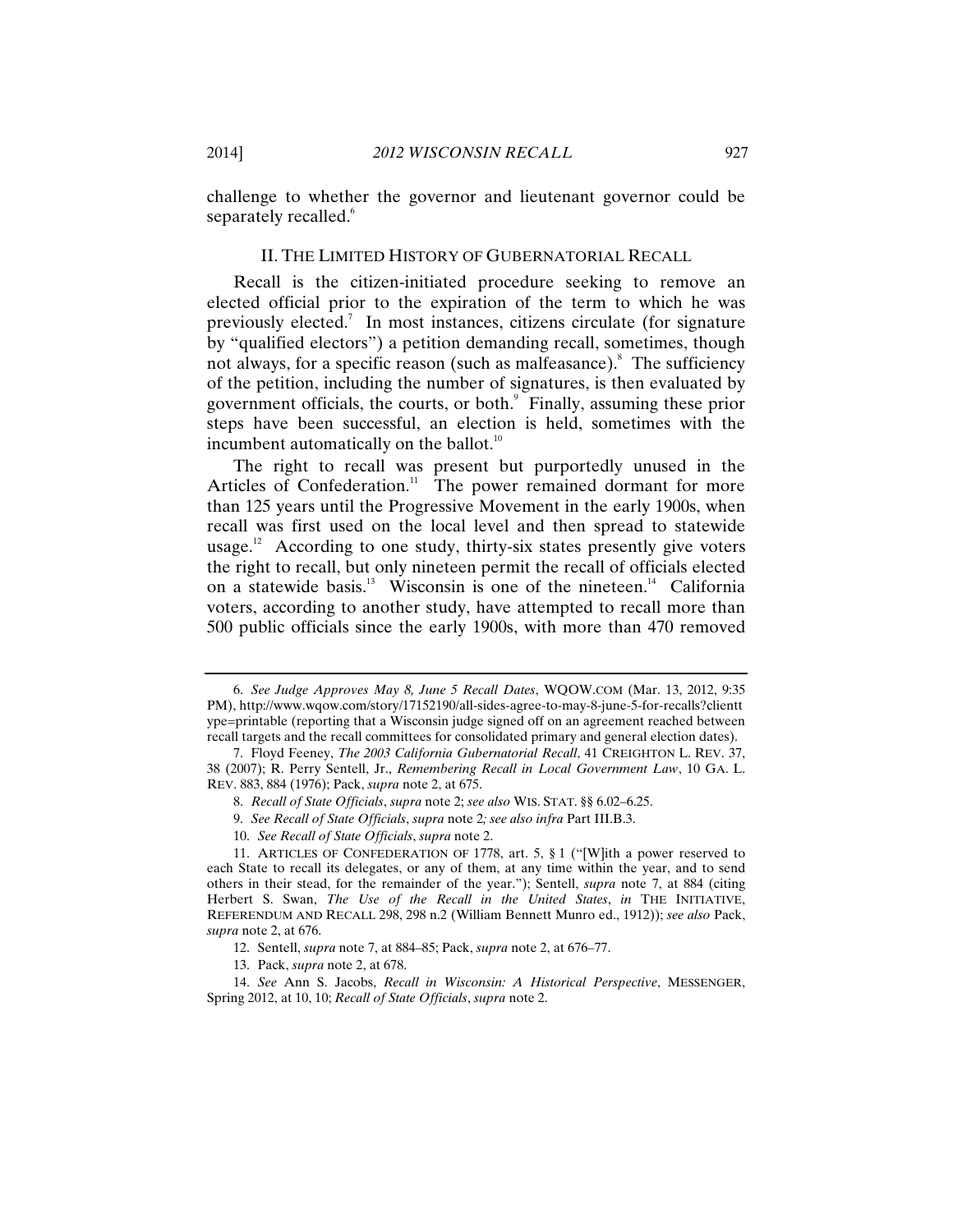from office.<sup>15</sup> Wisconsin has used the power to recall much more sparingly. $16$ 

Prior to 2011, only two governors in the United States had faced a recall vote and both were removed from office.<sup>17</sup> In 1921, North Dakota recalled its governor, Lynn J. Frazier.<sup>18</sup> A farmer and schoolteacher, Frazier had been elected under the Nonpartisan League banner in 1916, 1918, and 1920, and was set to face the voters again in  $1922.^{19}$  But political upheaval caused by poor farm prices and related economic depression prompted a successful effort by the rival Independent Voters' Association to remove him from office.<sup>20</sup> Ironically, the next year Frazier was elected to the United States Senate, where he served until  $1940.^{21}$ 

More than eighty years later, in 2003, California recalled Governor Gray Davis and elected Arnold Schwarzenegger in his place.<sup>22</sup> Davis was first elected governor in 1998 and had just won reelection in 2002 when a faltering economy, revolts over taxes, and lackluster party support combined to fuel his removal. $^{23}$ 

#### III. RECALL IN WISCONSIN

The legal path to the 2012 recall election of Scott Walker began 100 years earlier with the creation of the right to recall in Wisconsin. The following Part discusses the history of Wisconsin recall, the current statutory framework of recall, significant judicial decisions, and the factual backdrop of the Walker recall.

<sup>15.</sup> Feeney, *supra* note 7, at 40–41.

<sup>16.</sup> *See* Jacobs, *supra* note 14, at 10 (discussing the recall of three state senators prior to Act 10, 2011 Wis. Act 10); *see also infra* notes 65–67 (reviewing reported municipal and other recalls).

<sup>17.</sup> Pack, *supra* note 2, at 678; Amy Zacks, *Recalling Governors: An Overview*, RUTGERS (June 6, 2012), http://governors.rutgers.edu/usgov/governors\_recallelections.php.

<sup>18.</sup> *Lynn J. Frazier*, ST. HIST. SOC'Y N.D., http://www.history.nd.gov/exhibits/governors/ governors12.html (last visited May 20, 2013).

<sup>19.</sup> *Id.*

<sup>20.</sup> *See id.*

<sup>21.</sup> *Id.*

<sup>22.</sup> *See* Feeney, *supra* note 7, at 57.

<sup>23.</sup> *See id.* at 45–48 (quoting CALIFORNIA SECRETARY OF STATE, RECALL INFORMATION: PROPONENT'S GROUNDS FOR RECALL AND THE GOVERNOR'S RESPONSE (2003), *available at* http://vote2003.sos.ca.gov/recall/1-1-proponents-grounds.html).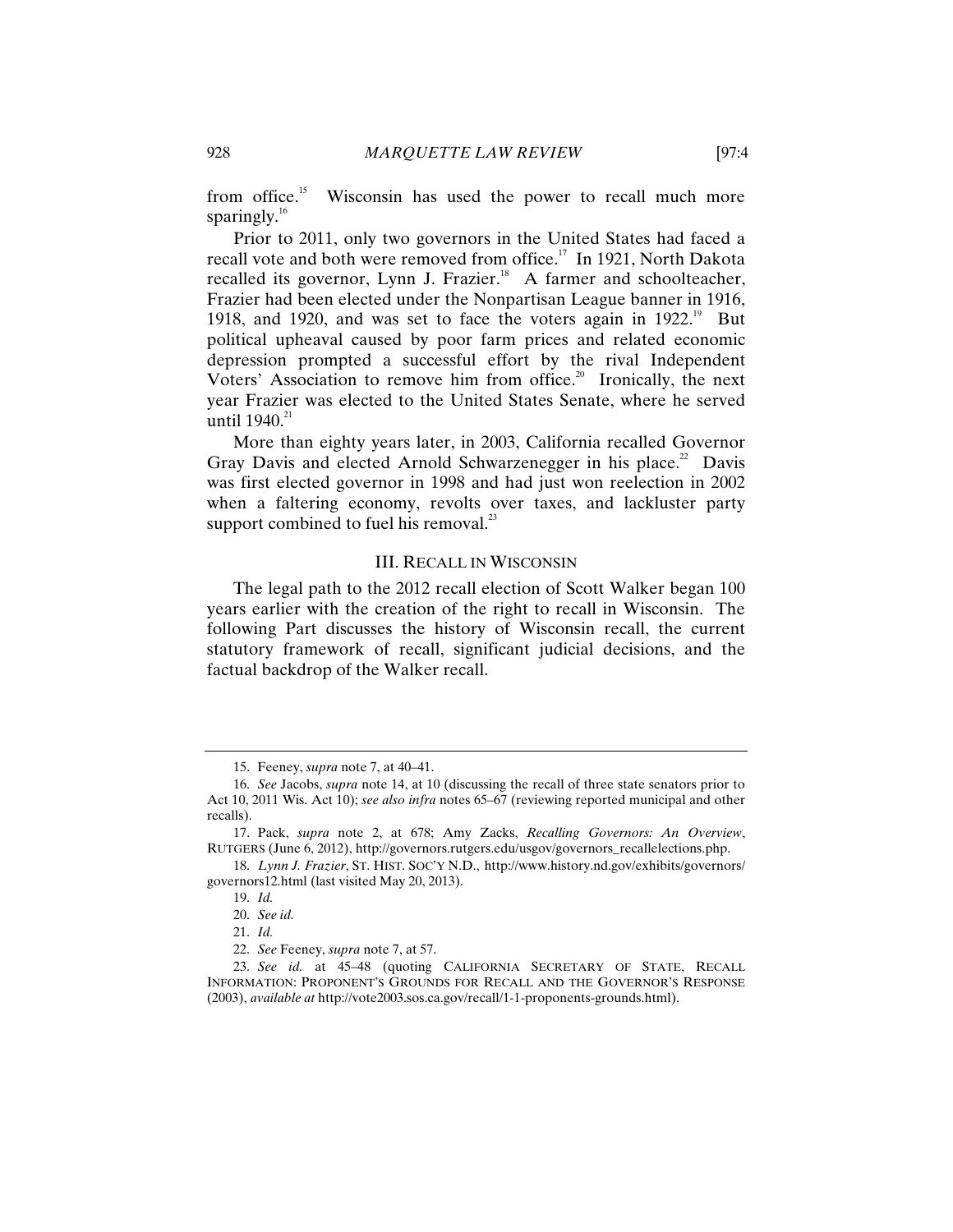#### *A. History*

The right to recall in Wisconsin began in 1911 when the legislature enacted a statute allowing for recall of municipal officials.<sup>24</sup> The requirements for recall were straightforward: "Any city officer holding an elective office" who had been in office for at least six months would be forced to face the voters again within fifty days if a petition was submitted with signatures equaling at least one-third of the city-wide vote total from the last gubernatorial election.<sup>25</sup> The petition was required to contain a general statement of the grounds upon which removal was sought and the signatures had to be collected within a thirty-day period.<sup>26</sup> The signed petitions were to be presented to the city clerk, who was given ten days to ensure that the appropriate number of signatures had been submitted. $^{27}$ 

Four years later, in 1915, the legislature tweaked the procedures (as they would be again and again over the years) to require petitions to include the specific reason for removal, and, further, to give county judges the power to determine "by careful examination" whether the petitions were sufficient in number and purpose. $28$ 

Recall did not apply to Wisconsin state officeholders until the state constitution was amended in 1926.<sup>29</sup> The constitutional amendment was similar to the existing municipal recall statute, except that the state incumbent had to be in office for one year before a recall (instead of just six months), and the number of necessary signatures was 25% of the prior gubernatorial election total (as opposed to 33% for municipal officials).<sup>30</sup> In addition, a recall of a state officeholder did not need to be based on any specific reason.<sup>31</sup> In fact, no stated reason was necessary.<sup>32</sup>

<sup>24.</sup> Act of July 11, 1911, ch. 635, 1911 Wis. Sess. Laws 843 (codified at WIS. STAT. § 94j–1 (1911)); *see also* Stahovic v. Rajchel, 122 Wis. 2d 370, 375, 363 N.W.2d 243, 245 (Ct. App. 1984) (explaining that the right to recall municipal officials is a statutory creation; the recall of congressional, judicial, or non-municipal legislative officers is a constitutional right).

<sup>25.</sup> Act of July 11, 1911.

<sup>26.</sup> *Id.* at 843*.*

<sup>27.</sup> *Id.*

<sup>28.</sup> Act of July 8, 1915, ch. 385, 1915 Wis. Sess. Laws 459, 467–68 (codified as amended at WIS. STAT. § 10.44 (1915)); Mueller v. Jensen (*In re* Recall of Delafield City Official), 63 Wis. 2d 362, 369, 217 N.W.2d 277, 280 (1974).

<sup>29.</sup> *See* Jacobs, *supra* note 14, at 10; *see also* Act of June 8, 1925, ch. 270, 1925 Wis. Sess. Laws 348 (codified as amended at WIS. CONST. art. XIII, § 12).

<sup>30.</sup> Act of June 8, 1925, at 348 (codified as amended at WIS. CONST. art. XIII, § 12(1)).

<sup>31.</sup> *See id.*

<sup>32.</sup> *See id.*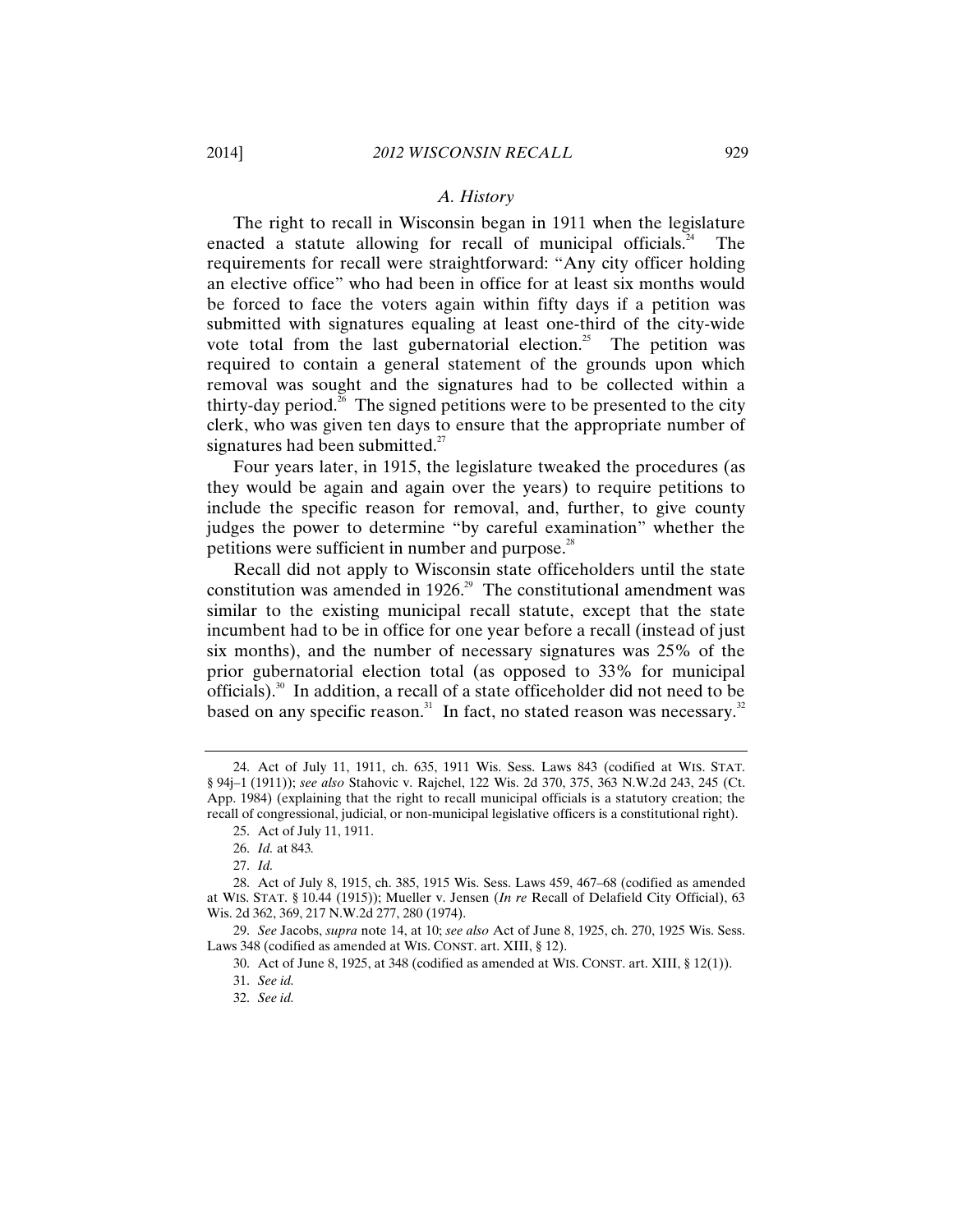If sufficient signatures were gathered, an election was to be held no sooner than forty days but no later than forty-five days "from the filing of [the] petition."<sup>33</sup>

Another seven years passed before the state legislature enacted statutes providing the "machinery ... govern[ing] recall elections" similar to those in place for municipal recalls.<sup>34</sup> For example, the legislature imposed requirements for the circulation of the petitions (similar to normal nomination procedures); review by the appropriate election official (limited to three days); and the necessity of a primary (for opponents of the incumbent only). $35$ 

The statutes relating to municipal recall and those relating to the constitutional right to recall state officeholders continued to be reworked by the legislature and by constitutional amendment. For example, in 1981, the state constitution was amended to provide for a primary election within six weeks after the submission of valid signatures, to be followed by a general election four weeks later.<sup>36</sup> In addition, the two separate recall statutes were consolidated in the early 1960s as part of a general rewrite of the state's election laws.<sup>37</sup> In sum, however, the core right to recall was the same as enacted in the early nineteenth century.

#### *B. Current Statute*

The modern version of the recall statute in Wisconsin is contained in section 9.10, $38$  which has three main parts: the general guidelines relating to the circulation of a petition, specific requirements for the face of the recall petition, and the standards for review and scheduling by a government agency.

<sup>33.</sup> *Id.* (codified as amended at WIS. CONST. art. XIII, § 12(2)).

<sup>34.</sup> Act of Mar. 29, 1933, ch. 44, 1933 Wis. Sess. Laws 215 (codified at WIS. STAT. § 6.245 (1933)); Letter from the Chief of the Legislative Reference Library to George Brown, Office of the Sec'y of State (December 23, 1932), *microformed on* Drafting Records, 1933 (Wis. Legis. Reference Bureau) (regarding creation of Wisconsin Statute section 6.245 as "machinery to govern recall elections").

<sup>35.</sup> Act of Mar. 29, 1933 (codified at WIS. STAT. § 6.245).

<sup>36.</sup> *See* Constitutional Amendment of April 1981, 1981 Wis. Sess. Laws 1725 (codified at WIS. CONST. art. XIII, § 12(2), (4)(b)–(c)).

<sup>37</sup>*. See* Act effective July 1, 1967, ch. 666, 1965 Wis. Sess. Laws 1217, 1319, 1322; Mueller v. Jensen (*In re* Recall of Delafield City Official), 63 Wis. 2d 362, 370, 217 N.W.2d 277, 281 (1974).

<sup>38.</sup> WIS. STAT. § 9.10 (2011–2012).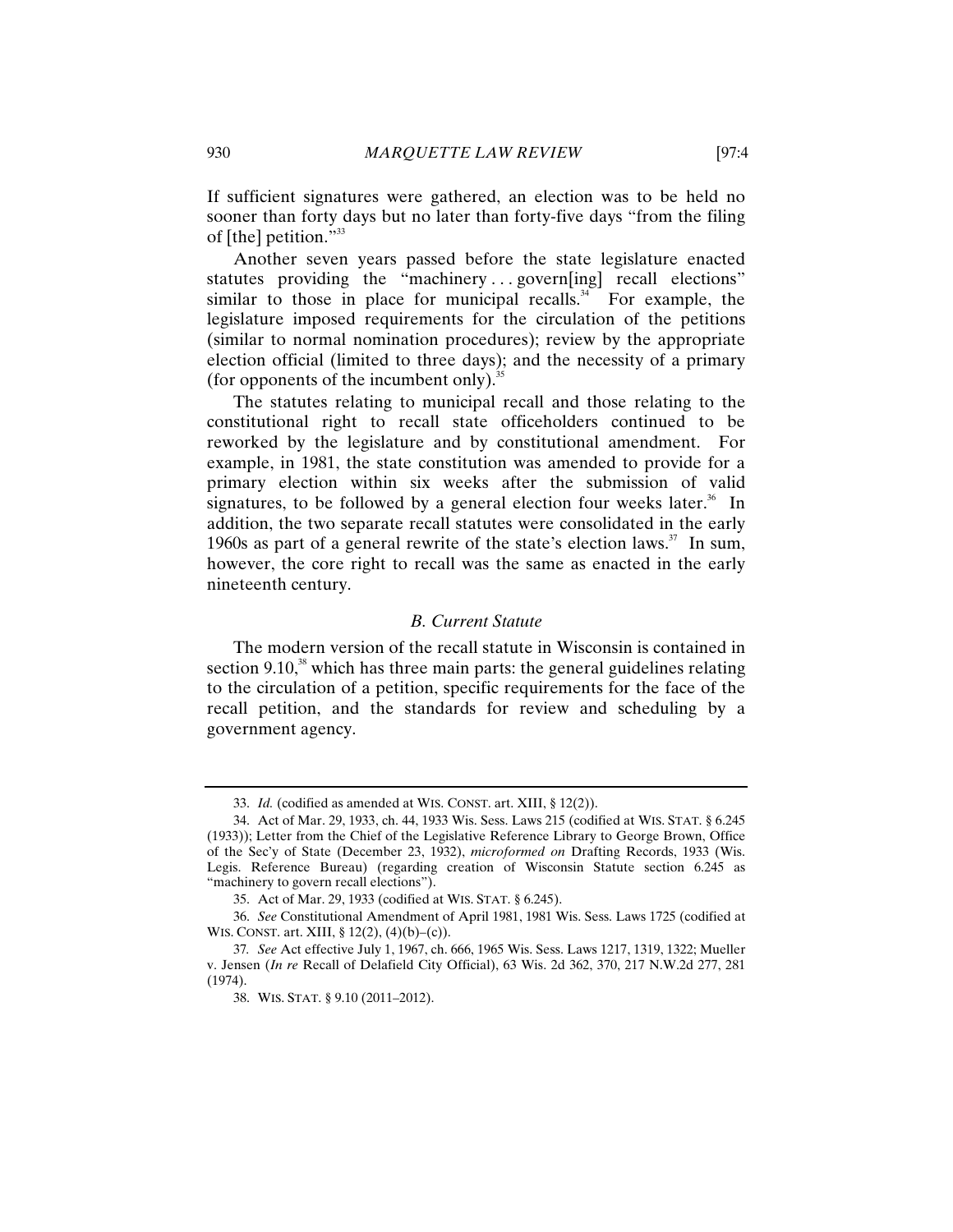#### 1. General Guidelines

Section 9.10(1) provides that any elected official in Wisconsin may be subject to a recall.<sup>39</sup> To commence a recall, the petitioners must file a declaration of intent with the appropriate election official—in the case of the governor, the GAB.<sup>40</sup> If petitioners file a declaration, the GAB must publicly announce the necessary number of signatures.<sup>41</sup> In most cases, the total will be 25% of the votes cast during the prior gubernatorial election.42

#### 2. Specific Petition Requirements

Section 9.10(2) sets forth a laundry list of requirements for the actual recall petition and the signatures to be gathered, including: (1) the petition must contain the words "RECALL PETITON" in bold print on the top of every page; $43$  (2) the signatures must be gathered within a sixty-day period; $4(3)$  each individual signature must be from a "qualified elector" and must be dated;<sup>45</sup> and (4) the circulator of the petition must certify that he or she properly collected each of the signatures on each page.<sup>46</sup>

#### 3. Review and Scheduling by a Government Agency

Under section 9.10(3), if a recall petition is submitted ("offered for filing"), the election official to whom the petition is submitted (normally the GAB) has thirty-one days to complete a "careful examination" of whether the petition, on its face, is sufficient to call for an election.<sup> $47$ </sup> Within that thirty-one-day period, the incumbent has ten days in which to file objections.<sup>48</sup> The recall petitioners then receive five days to file a

<sup>39.</sup> *Id.* § 9.10(1)(a). The preamble of article XIII, section 12 requires the officeholder to have served one year before being subject to recall. WIS. CONST. art. XIII, § 12.

<sup>40.</sup> *See* WIS. GOV'T ACCOUNTABILITY BD., RECALL OF CONGRESSIONAL, COUNTY AND STATE OFFICIALS 3, 11 (2009), *available at* http://gab.wi.gov/sites/default/files/publicatio n/65/recall\_manual\_for\_congressiona\_county\_and\_state\_\_82919.pdf.

<sup>41.</sup> *See* WIS. STAT. § 9.10(1)(d).

<sup>42.</sup> *Id.* § 9.10(1)(b).

<sup>43.</sup> *Id.* § 9.10(2)(a).

<sup>44.</sup> *Id.* § 9.10(2)(d).

<sup>45.</sup> *Id.* § 9.10(2)(e)1, 6–7. "Qualified electors" are those eligible to vote. *Id.* §§ 6.02– 6.25.

<sup>46.</sup> *Id.* § 9.10(2)(em).

<sup>47.</sup> *Id.* § 9.10(3)(b). The grounds for challenge, which are not exhaustive, are listed in section  $9.10(2)(e)$ –(s).

<sup>48.</sup> *Id.* § 9.10(3)(b).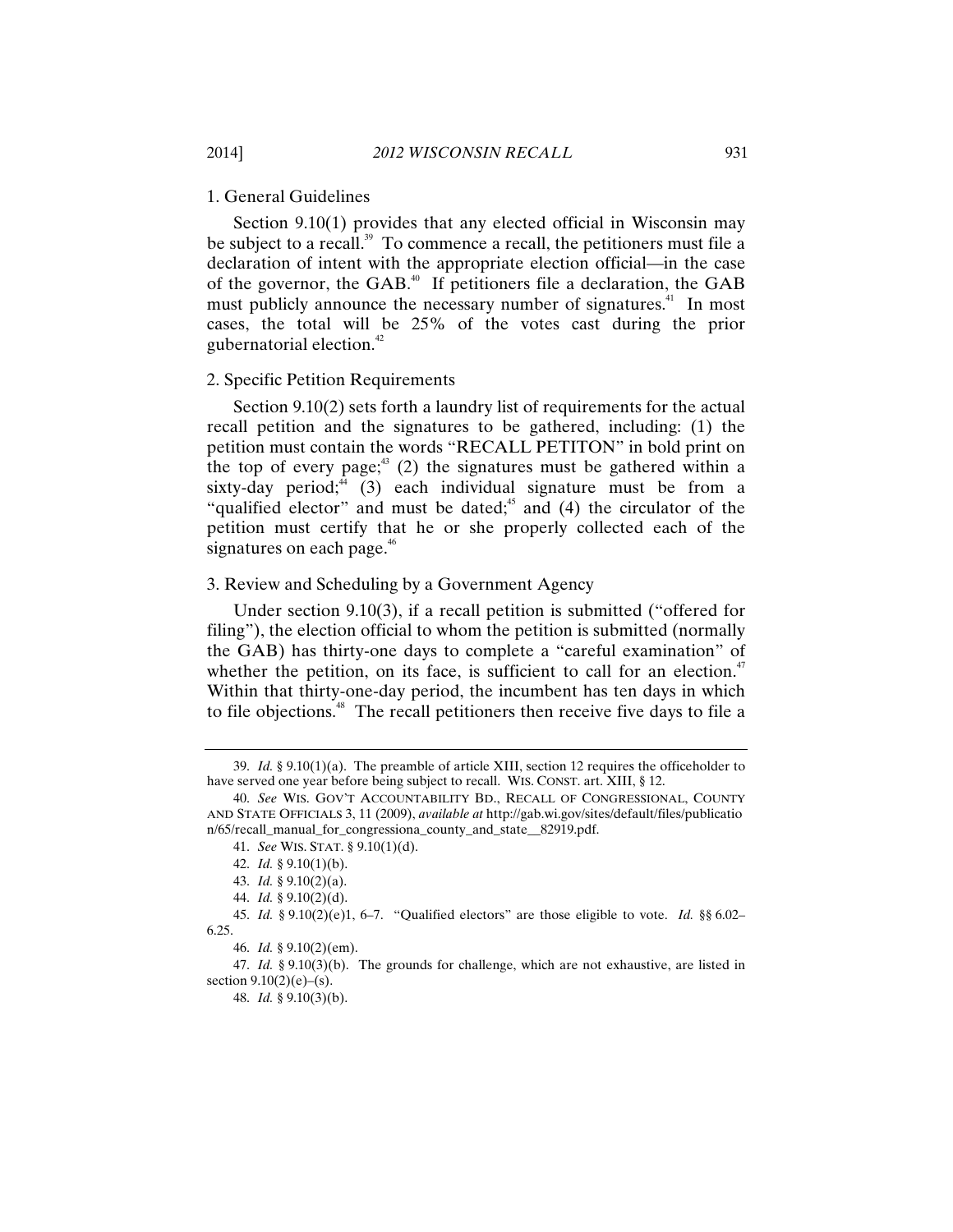"rebuttal," and the incumbent has two days to file a reply.<sup>49</sup> If the election official determines that the petition is insufficient, its decision must set forth the particular reasons for the deficiencies and give the petitioners five days to correct any errors.<sup>50</sup> During this thirty-one-day period, any party may seek an extension of the thirty-one-day time limit by establishing "good cause" to the local circuit (county) court.<sup>51</sup>

If the election official accepts the petition for filing, the incumbent has seven days to file a writ of mandamus or prohibition in the circuit court, challenging the agency determination.<sup>52</sup> At that point, the only matter that the court may consider is whether the petition was sufficient.<sup>53</sup> If the petition is sufficient, the recall election proceeds. An incumbent officeholder is automatically on the ballot for the recall election unless, within ten days of the filing, the officeholder resigns from office.<sup>54</sup> Other candidates are placed on the ballot through normal nomination procedures.<sup>55</sup> The recall election is scheduled for the Tuesday of the sixth week after the petition filing.<sup>56</sup> If a primary is required, that date becomes the primary and a general election is held four weeks later.<sup>57</sup>

#### *C. Prior Judicial Interpretations*

The first reported legal challenge involving recall in Wisconsin was in 1927, when Superior Mayor Fred Baxter successfully prevented a recall election by arguing that more than 160 signatures were not properly dated.<sup>58</sup> The Wisconsin Supreme Court agreed, holding that the statutory use of the word "date" required that each signature be accompanied by a designation of the day, month, and year of the signing.<sup>59</sup> The failure of the signatures to include a year (most had just the day and month) rendered the signatures invalid.<sup>60</sup> Without the  $160$ 

- 57. *Id.* § 12(4)(c).
- 58. State *ex rel.* Baxter v. Beckley, 192 Wis. 367, 369, 372, 212 N.W. 792, 793–94 (1927).
- 59. *Id.* at 370.
- 60. *Id.* at 372.

<sup>49.</sup> *Id.*

<sup>50.</sup> *Id.*

<sup>51.</sup> *Id.*

<sup>52.</sup> *Id.* § 9.10(bm).

<sup>53.</sup> *Id.* 54. *Id.* § 9.10(3)(c).

<sup>55.</sup> *Id.*

<sup>56.</sup> WIS. CONST. art. XIII, § 12(2).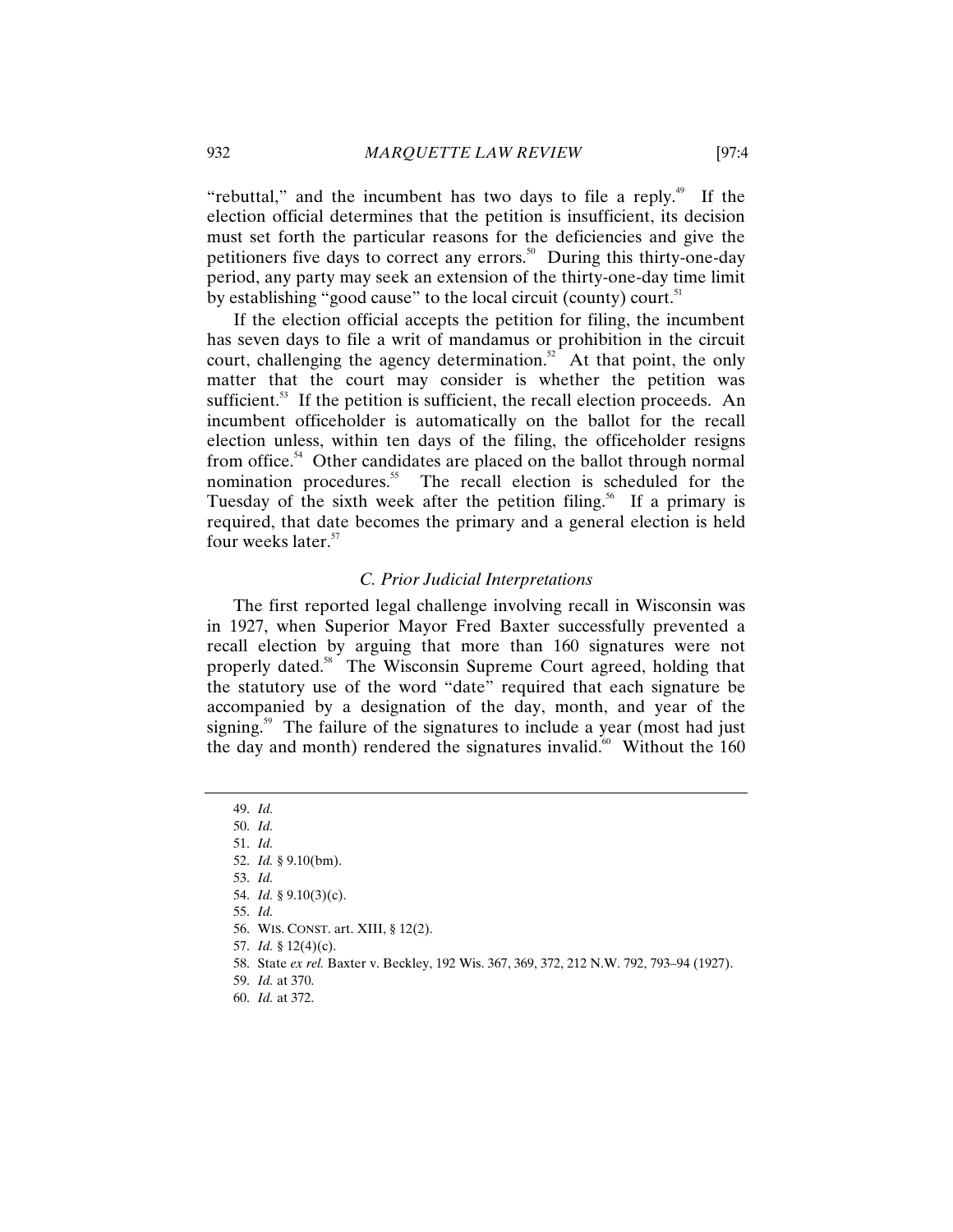challenged signatures, the petition fell short of the required number and the recall failed.<sup>61</sup>

More than fifty years later, a similar series of challenges arose to the form of submitted recall signatures. In three separate cases in 1984, the Wisconsin Court of Appeals held that one invalid signature did not invalidate the entire page of recall signatures; $\alpha$  a petition seeking signatures could not be left unattended for others to sign; $63$  and the notarization used to certify recall signatures did not itself need to be dated. $64$ 

A substantial number of the reported recall decisions in Wisconsin address municipal recalls and whether petitioners satisfied the requirement of sufficient cause for removal (a requisite that does not exist for non-municipal officials). $65$  According to the Wisconsin

64. Hasse v. Angove (*In re* Recall of Haase), 120 Wis. 2d 40, 46–47, 353 N.W.2d 821, 824 (Ct. App. 1984) (upholding recall elections of members of the New Berlin School Board); *see also* Redner v. Berning (*In re* Recall of Mayor Redner), 153 Wis. 2d 383, 389–95, 450 N.W.2d 808, 811–13 (Ct. App. 1989) (upholding recall of mayor of Hudson despite failure of particular signatures to list municipality of residence and failure to abide by other technical requirements).

65. *See* Mueller v. Jensen (*In re* Recall of Delafield City Official), 63 Wis. 2d 362, 373– 74, 217 N.W.2d 277, 282–83 (1974) (determining good cause was established by alleging that alderman in City of Delafield failed to permit votes/referenda on city development); Beckstrom v. Kornsi (*In re* Recall of Montreal Mayor), 63 Wis. 2d 375, 378, 386, 217 N.W.2d 283, 285, 289 (1974) (alleging that the failure of the Montreal Mayor to seek legal advice regarding sewer development was sufficient cause); *In re Recall of Mayor Redner*, 153 Wis. 2d at 389 (determining that the petition established cause with an allegation of improper actions with respect to a proposed dog track); Carlson v. Jones (*In re* Recall Petition of Carlson), 147 Wis. 2d 630, 633, 638, 433 N.W.2d 635, 636, 638 (Ct. App. 1988) (concluding that cause was established by allegations that the chairman of the Town of Oconomowoc held meetings and passed legislation in violation of open meetings law and took other actions detrimental to town citizens); Naparalla v. Klotzbuecher (*In re* Recall of Naparalla), 114 Wis. 2d 594, 338 N.W.2d 527 (Ct. App. 1983) (unpublished table decision) (holding that the failure to act in the best interests of the township constituents was insufficient to justify recall); Hill v. Migayzi (*In re* Petition for Recall of Hill), 108 Wis. 2d 782, 324 N.W.2d 831 (Ct. App. 1982) (unpublished table decision) (finding the proposed recall of the Village of Mukwonago President was justified by specific reference to votes on municipal improvements); Gronke v. Struck (*In re* Recall of Sch. Bd. Member Gronke), 101 Wis. 2d 736, 306 N.W.2d 310 (Ct. App. 1981) (unpublished table decision) (declaring that good cause had been established by petition alleging that the Town of Sharon School Board Member supported a merger with the Clinton School District).

<sup>61.</sup> *Id.*

<sup>62.</sup> Stahovic v. Rajchel, 122 Wis. 2d 370, 376, 363 N.W.2d 243, 246 (Ct. App. 1984) (resulting in the recall election of the mayor and two aldermen from Greenfield).

<sup>63.</sup> Jensen v. Miesbauer (*In re* Petition for Recall of Jensen), 121 Wis. 2d 467, 469–70, 360 N.W.2d 535, 536–37 (Ct. App. 1984) (noting that the petition circulator admitted to leaving petitions unattended, which called into doubt the validity of the gathered signatures).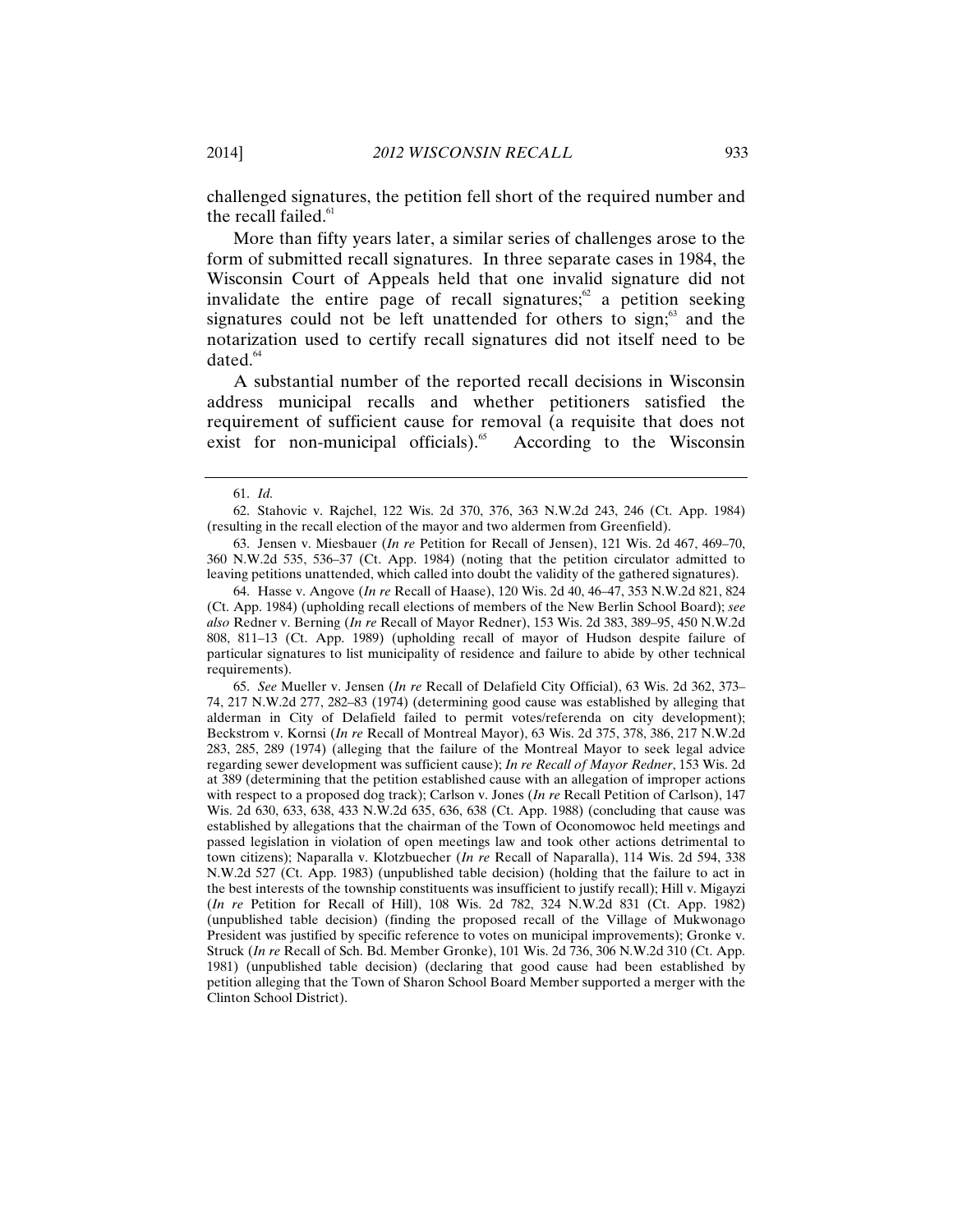Supreme Court, "[r]easons which are wholly frivolous and inconsequential are not good and sufficient reasons. To constitute good and sufficient reasons the recall petition must set forth reasons related to official duties with sufficient specificity to give notice to the official so that he can respond to the electors."<sup>66</sup> Courts also have generally noted the limited jurisdiction that exists for the judiciary over disputes involving recall petitions.<sup>67</sup>

#### *D. The Walker Recall*

Governor Walker was elected Governor of Wisconsin in November of  $2010^{68}$  and was sworn in on January 3,  $2011^{69}$  With control of both legislative houses, Walker and other Republican leaders moved quickly to address the state's  $$3.6$  billion budget deficit.<sup>70</sup> The most controversial remedy was "Act 10," a "Budget Repair Bill," which greatly curtailed the collective bargaining rights of large groups of public employees.<sup>71</sup> Act 10 was passed on March 11, 2011.<sup>72</sup> Even before Act  $10$ 's passing, massive protests literally engulfed the state capitol.<sup>73</sup> After

<sup>66.</sup> *Mueller*, 63 Wis. 2d at 373.

<sup>67.</sup> *In re Recall of Montreal Mayor*, 63 Wis. 2d at 386 (concluding that the court has no jurisdiction to consider the accuracy of the reason for a recall petition); Kuechmann v. Sch. Dist. of La Crosse, 170 Wis. 2d 218, 221, 225, 487 N.W.2d 639, 640, 642 (Ct. App. 1992) (stating that there was no jurisdiction to consider an equal protection challenge to the recall statute until plaintiffs exhausted administrative remedies).

<sup>68.</sup> *See* WIS. GOV'T ACCOUNTABILITY BD., 2010 FALL GENERAL ELECTION RESULTS SUMMARY—POST-RECOUNT 1 (2010), *available at* http://gab.wi.gov/sites/default/files/percent %20results%20post%20recount\_120710.pdf; WIS. LEGISLATIVE REFERENCE BUREAU, STATE OF WISCONSIN 2011–2012 BLUE BOOK 912 (2011).

<sup>69.</sup> Patrick Marley et al., *Jubilant Republicans Celebrate a New Era: A New Governor Inaugurated*, MILWAUKEE J. SENTINEL, Jan. 4, 2011, at A1.

<sup>70.</sup> *See* OFFICE OF THE GOVERNOR SCOTT WALKER, REFORMS AND RESULTS 1–3, *available at* http://walker.wi.gov/sites/default/files/documents/Act\_10\_Success\_Recap.pdf.

<sup>71.</sup> *See Wisconsin Act 10, the "Scott Walker Budget Repair Bill" (2011)*, BALLOTPEDIA (Oct. 22, 2012, 8:41 PM), http://ballotpedia.org/wiki/index.php/Wisconsin\_Act\_10,\_the\_%22S cott\_Walker\_Budget\_Repair\_Bill%22\_(2011); *see also* 2011 Wis. Act 10; WIS. STAT. § 111.70 (1959) (authorizing the right of public employees to organize or join labor organizations).

<sup>72. 2011</sup> Wis. Act 10; *Wisconsin Act 10, the "Scott Walker Budget Repair Bill" (2011)*, *supra* note 71; *see also* Wis. Educ. Ass'n Council v. Walker, 824 F. Supp. 2d 856, 862 (W.D. Wis. 2012), *aff'd in part*, *rev'd in part*, 705 F.3d 640 (7th Cir. 2013).

<sup>73.</sup> Chris Bury & Olivia Katrandjian, *Protestors Take State Capital in Wisconsin*, ABC NEWS (Feb. 18, 2011), http://abcnews.go.com/US/protestors-state-capitol-wisconsin/story?id= 12947666#.UZuBd6go7IU.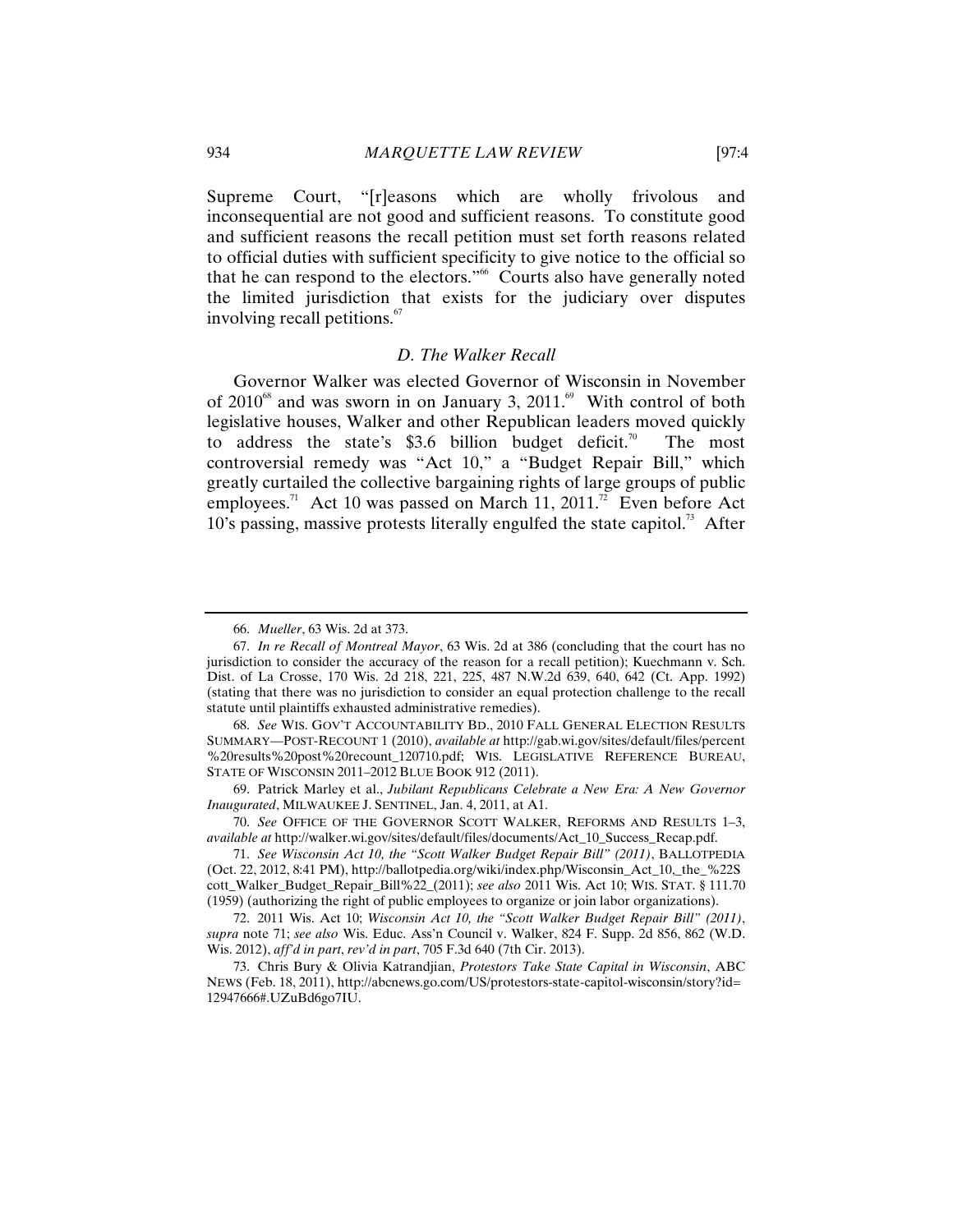passage, opponents of Governor Walker began contemplating a recall,<sup>74</sup> though recall became a weapon for both political parties.<sup>75</sup> Ultimately, fifteen Wisconsin elected officials from both parties faced recall after the passage of Act  $10^{76}$ 

The recall effort against Governor Walker became formal on November 15, 2011, when the Committee to Recall Walker filed the necessary registration with the GAB.<sup>77</sup> The Committee then had sixty days to gather the required number of signatures, which the GAB calculated to be  $540,208$ .<sup>78</sup>

#### IV. LITIGATION OVER THE "CAREFUL EXAMINATION" OF "MICKEY MOUSE" AND "BUGS BUNNY" SIGNATURES

In November 2011, after the circulation of the recall petition began, the GAB made a series of public announcements regarding how the GAB would review the petition. First, the GAB said there was no prohibition on signing a recall petition more than once, but only one such signature would be counted.<sup>79</sup> According to GAB spokesperson Reid Magney, "There is no prohibition on signing more than once. It's up to the recall committee to weed out possible duplicates. $\frac{1}{80}$  This prompted media reports of individuals bragging about signing more than once, including one person who claimed to have signed his name

<sup>74.</sup> *See, e.g.*, Janine Anderson, *Is a Scott Walker Recall Next for Wisconsin?*, CALEDONIA PATCH (July 26, 2011, 8:41 PM), http://caledonia.patch.com/groups/politics-andelections/p/is-a-walker-recall-next.

<sup>75.</sup> Jason Stein & Tom Tolan, *'The Nation Is Watching': Election 2011 Today's Recall Elections Put Spotlight on Wisconsin*, MILWAUKEE J. SENTINEL, Aug. 9, 2011, at A1.

<sup>76.</sup> *See Recall Election Information*, WIS. GOV'T ACCOUNTABILITY BD., http://gab.wi.gov/elections-voting/recall (last visited Feb. 18, 2014); *2011 State Senate Recall Committees*, WIS. GOV'T ACCOUNTABILITY BD., http://gab.wi.gov/elections-voting/recall/201 1-senate (last visited May 13, 2014).

<sup>77.</sup> *See Committee to Recall Walker*, WIS. GOV'T ACCOUNTABILITY BD., http://gab.wi. gov/node/2100 (last visited May 21, 2014). A second Walker recall group, "Close Friends to Recall Walker," filed registration papers as well but did not submit signatures. *See Close Friends to Recall Walker*, WIS. GOV'T ACCOUNTABILITY BD., http://gab.wi.gov/node/2085 (last visited May 21, 2014).

<sup>78.</sup> *Committee to Recall Walker*, *supra* note 77.

<sup>79.</sup> Denise Lockwood, *State Officials Say Holding onto Signed Walker Recall Petitions Is Illegal*, CALEDONIA PATCH (Nov. 17, 2011, 5:30 PM), http://caledonia.patch.com/articles/state -officials-say-holding-onto-walker-recall-petitions-is-illegal-dems-angered.

<sup>80.</sup> *Id.* (internal quotation marks omitted).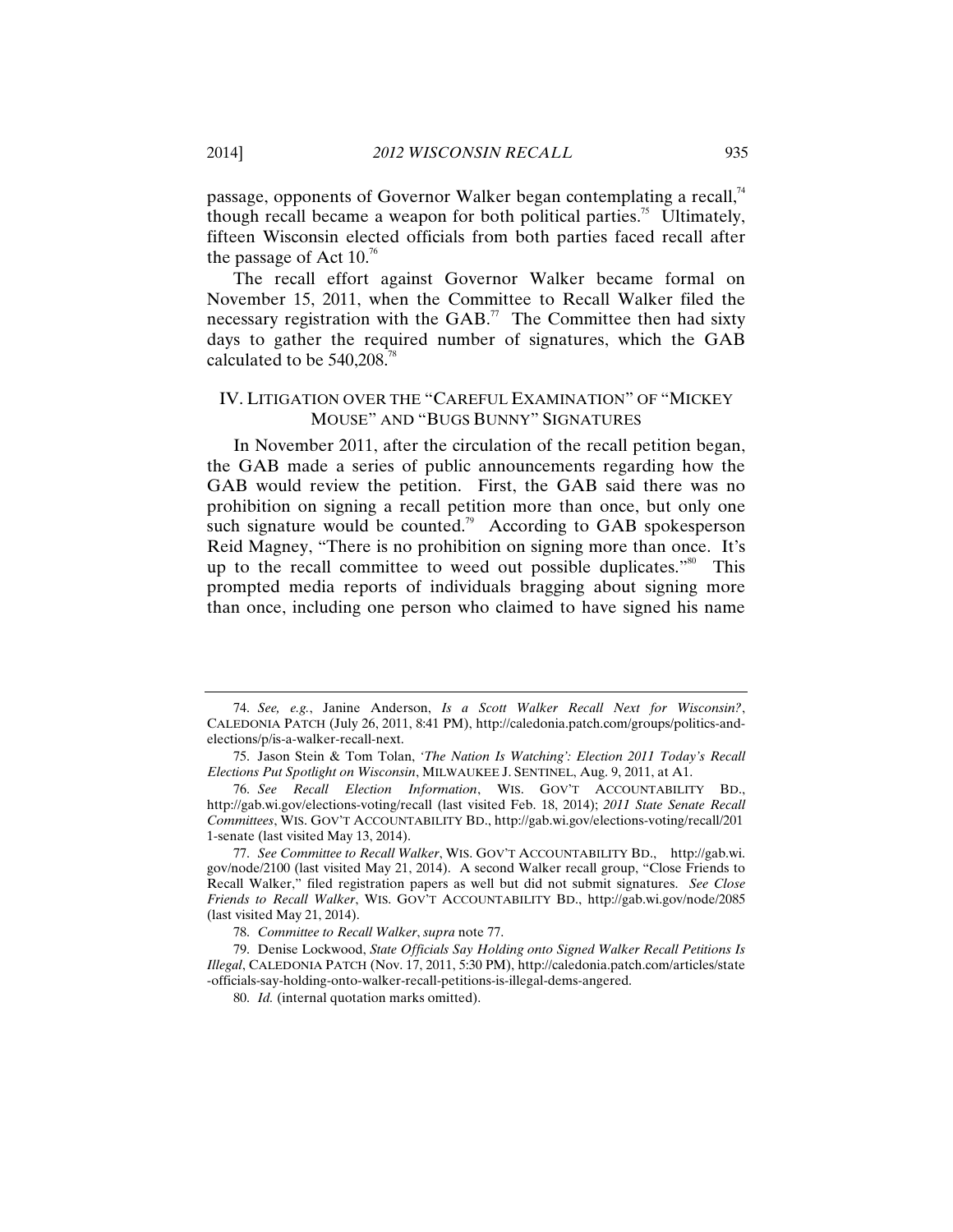more than eighty times on recall petitions.<sup>81</sup> Second, the GAB said that questionable names such as "Mickey Mouse" would be presumed valid. $82$ In fact, as later evidence established, the GAB had counted the name "Bugs Bunny" on a 2010 recall petition of a state senator. $83$  Finally, the GAB said it was the duty of the elected official, not the GAB, to challenge multiple or fictitious signatures.<sup>84</sup>

The GAB announcements prompted the Walker campaign to file suit in Wisconsin circuit court. $\frac{85}{10}$  The complaint sought to enjoin the GAB's interpretations (and public statements) relating to multiple and fictitious signatures and sought to shift the burden back to the GAB as the primary reviewer of the petition.<sup>86</sup>

Circuit Court Judge J. Mac Davis agreed with the Walker campaign. $87$  The court held that under the recall statute, section 9.10, the GAB had the affirmative duty to review the submitted signatures and: "(1) identify and strike duplicative names; (2) identify and strike fictitious names; and (3) identify and strike signers that [could not] be verified [as qualified] electors."<sup>88</sup> In essence, the judge held that under the statute, the GAB could not shift the burden for a detailed review of the petition to the elected official subject to the recall.<sup>89</sup> The statute required the GAB to conduct a careful examination and allowing Bugs

<sup>81.</sup> *Man Claims He Signed 80 Walker Recall Petitions*, WISN.COM (Dec. 8, 2011, 11:28 AM), http://www.wisn.com/Man-Claims-He-Signed-80-Walker-Recall-Petitions/-/9374034/804 3808/-/qkpo3qz/-/index.html.

<sup>82.</sup> Marley, *supra* note 4; *Statement on Recall Petition Verification*, WIS. GOV'T

ACCOUNTABILITY BD. (Dec. 14, 2011), http://gab.wi.gov/node/2128 ("Wisconsin law requires the G.A.B. to presume that petition signatures are valid.").

<sup>83.</sup> Memorandum from Kevin J. Kennedy, Dir. & Gen. Counsel & Nathaniel E. Robinson, Elections Div. Adm'r, Wis. Gov't Accountability Bd., to Members, Wis. Gov't Accountability Bd., at Ex. G (June 8, 2011), *available at* http://gab.wi.gov/sites/default/files/ev ent/74/holperin\_exibits\_for\_6\_8\_11\_board\_meeting\_pdf\_15306.pdf; *see also Mickey Mouse, Adolf Hitler Allowed on Wis. Recall Petitions*, WISN.COM (Dec. 14, 2011, 5:30 AM), http://www.wisn.com/Mickey-Mouse-Adolf-Hitler-Allowed-On-Wis-Recall-Petitions/-/937403 4/8043692/-/sf02pb/-/index.html.

<sup>84.</sup> *See* Memorandum from Kevin J. Kennedy, Dir. & Gen. Counsel & Nathaniel E. Robinson, Elections Div. Adm'r, Wis. Gov't Accountability Bd., to Members, Wis. Gov't Accountability Bd. 8 (May 23, 2011) ("[S]taff does not examine the recall petition for duplicate signatures.").

<sup>85.</sup> Complaint at 2, Friends of Scott Walker v. Wis. Gov't Accountability Bd., No. 11- CV-4195 (Wis. Cir. Ct. Waukesha Cnty. Jan. 20, 2012).

<sup>86.</sup> *Id.* at 2, 9–10.

<sup>87.</sup> Order & Declaration at 2, *Friends of Scott Walker*, No. 11-CV-4195.

<sup>88.</sup> *Id.*; *see also* WIS. STAT. § 9.10(3)(b) (2011–2012).

<sup>89.</sup> *See* Order & Declaration, *supra* note 87, at 2.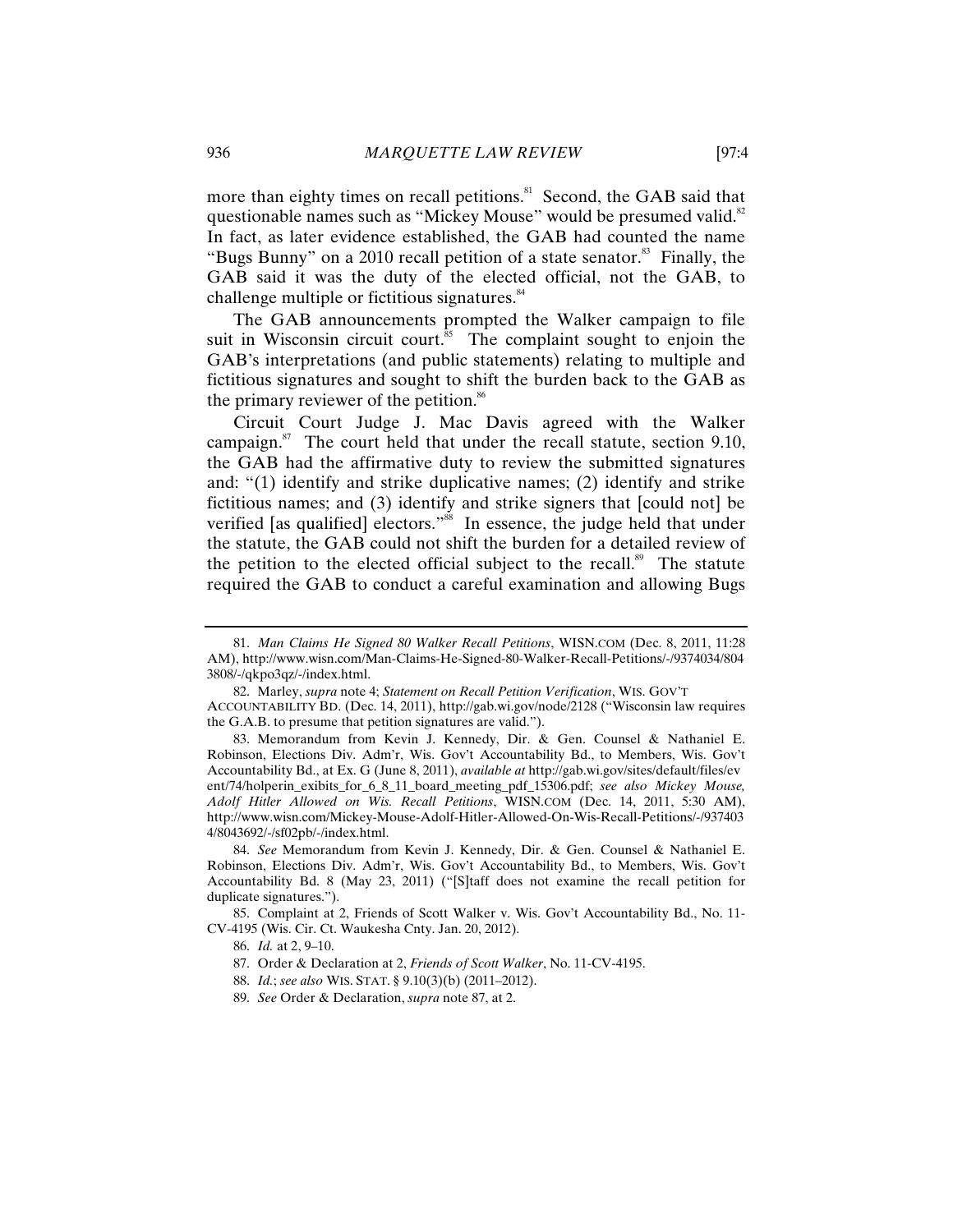Bunny to be counted as a valid signature did not amount to careful review.<sup>90</sup> The court, however, gave the GAB broad discretion to implement this review.<sup>91</sup> In particular, the court left it to the GAB to decide whether an electronic scan and review of the signatures was sufficient.<sup>92</sup>

The court's determination was consistent with the history of the recall statute. Initially, the public official subject to recall had no statutory right to review the petitions.<sup>93</sup> The careful examination task was delegated solely to a clerk or county judge, $94$  and challenges came after the fact on limited grounds.<sup>95</sup> A statutory right to challenge individual signatures did not arise until 1988.<sup>96</sup>

#### V. CAMPAIGN FINANCE AND THE SECTION 13M EXEMPTIONS

A second significant legal issue impacting the Walker recall was the GAB's application of Wisconsin's campaign finance laws, particularly Wisconsin Statute section 11.26(13m), which provided an obscure but significant exception to campaign finance limits.

As with many states, Wisconsin's detailed campaign finance laws were enacted in response to Watergate abuses in the early 1970s in

93. *Cf*. WIS. STAT. § 10.44(3) (1915) (indicating that the city clerk could determine petition sufficiency without the input of parties either seeking or opposing recall).

94. *Id.*; Act of July 11, 1911, ch. 635, 1911 Wis. Sess. Laws 843 (codified at WIS. STAT. § 94j–1 (1911)).

95. *See supra* notes 65–66.

96. *See* 1987 Wis. Act 391, § 62(3)(b) (codified as amended at WIS. STAT. § 9.10(3)(b) (2011–2012)).

<sup>90.</sup> *See id.*

<sup>91.</sup> *Id.*

<sup>92.</sup> *See id.* Although the court relied upon the language of the Wisconsin Statutes, the Walker campaign also based its objections on the Equal Protection Clauses of the state and federal constitutions. *See id.*; Complaint, *supra* note 85, at 2. The campaign argued that since the pool of qualified electors was by definition finite, the decision to sign or not to sign a recall petition had to carry equal weight. Complaint, *supra* note 85, at 2. Allowing multiple or false signatures to be counted diluted the decision of those deciding not to sign the recall petition. *Id.* The judge considered, but ultimately did not rely upon this argument. Order & Declaration, *supra* note 87, at 2. The circuit court's judgment was appealed by those supporting the recall, who had been denied an opportunity to intervene at the trial level. *See* Friends of Scott Walker v. Brennan, 2012 WI App 40, ¶ 1, 340 Wis. 2d 499, 812 N.W.2d 540 (per curiam) (unpublished table decision). The court of appeals did not reach the merits, but reversed and remanded to give supporters of the recall an opportunity to be heard. *Id.* The matter became moot by agreement of the parties when the GAB indicated that it would follow the circuit court's ruling while the remand was pending. Order of Dismissal, *Friends of Scott Walker*, No. 11-CV-4195.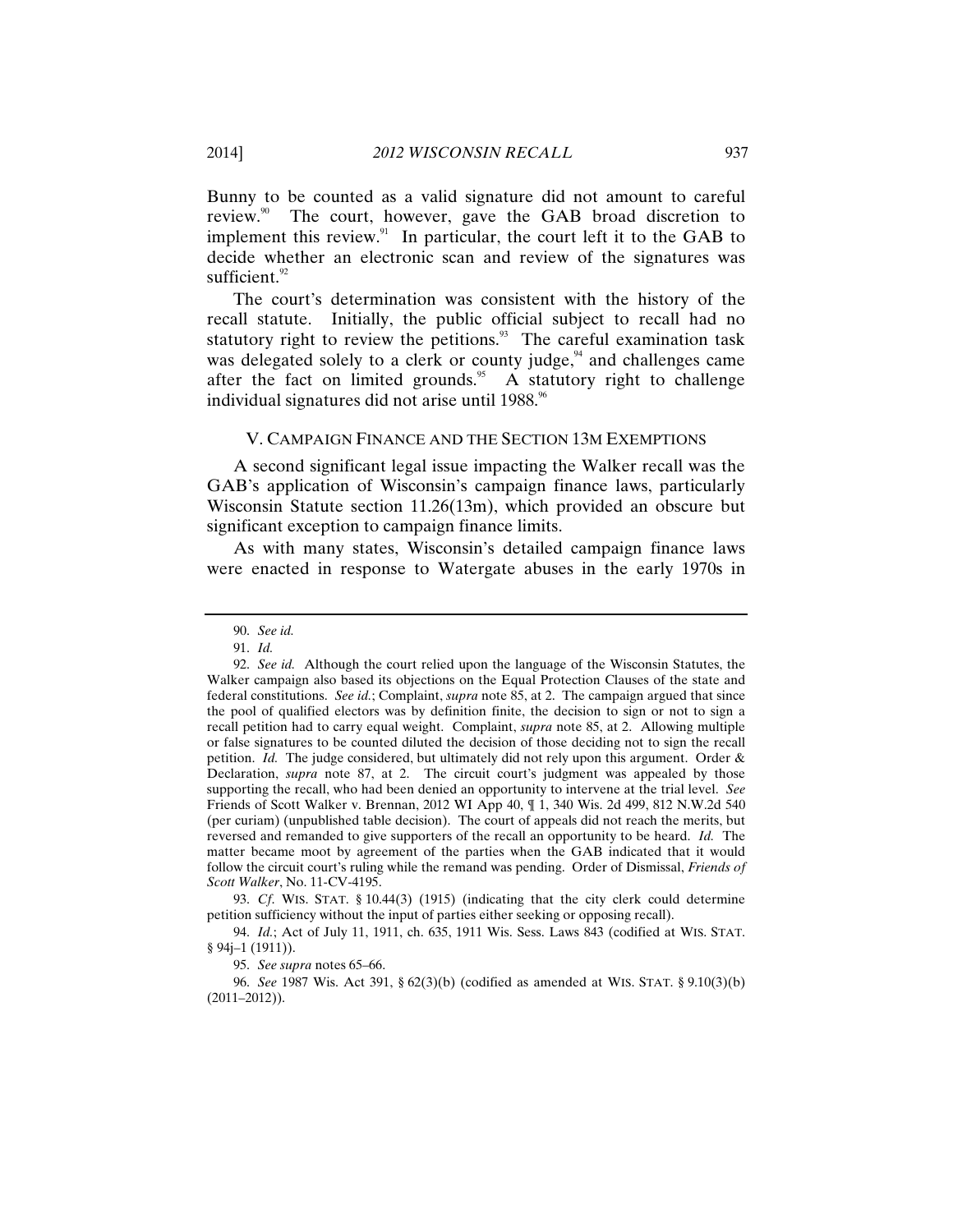order to limit and monitor the amount of contributions and spending on elections. $\frac{97}{10}$  The campaign finance statutes in effect at the time of the 2012 gubernatorial recall imposed strict limits on the amount of money which could be contributed to a candidate for public office.<sup>98</sup> For the position of governor, contributions were limited during an election cycle to  $$10,000$  from individuals and  $$43,128$  from political committees.<sup>99</sup> An election cycle was defined by the "closing date" for each election, $100$ which was the last day of the month after an election was held.<sup>101</sup> For example, because Governor Walker was first elected governor in November 2010, the closing date for that election cycle was December 31, 2010.<sup>102</sup> Any contribution received after the closing date was applied to the next four-year election cycle. $103$ 

In the case of the Walker recall election, new bifurcated election cycles were created and separate statutory contribution limits were applied to each election: (1) one cycle was for contributions received between the closing date of the original 2010 election, December 31, 2010, and the closing date of the recall election, which turned out to be July 31, 2012; and (2) a second election cycle defined by the closing date of the recall election through the closing date of the 2014 election.<sup>10</sup>

In addition, an obscure provision of Wisconsin recall law created an approximately sixty-day window during January and February 2012, in

<sup>97.</sup> Act effective July 7, 1974, ch. 334, § 34, 1973 Wis. Sess. Laws 1048, 1057 (codified as amended at WIS. STAT. § 11.001) (setting forth "Declaration of policy" for campaign finance restriction).

<sup>98.</sup> WIS. STAT. § 11.26.

<sup>99.</sup> *Id.* §§ 11.26(1)–(2), 11.31(1)(a). These numbers were determined through the interplay of various statutes. *See id.* § 11.26(1)(a) (providing the limit per individual as \$10,000); *id.* § 11.26(2)(a) (providing the limit per political committee as "4 percent of the value of the disbursement level specified in the schedule under s. 11.31(1)"); *id.* § 11.31(1)(a) (providing the disbursement level for candidates for governor as \$1,078,200; taking four percent of \$1,078,200 produces \$43,128).

<sup>100.</sup> *See id.* § 11.26(17)(c).

<sup>101.</sup> *Id.* § 11.26(17)(d).

<sup>102.</sup> *See* WIS. LEGISLATIVE REFERENCE BUREAU, *supra* note 68, at 912; *see also* WIS. STAT. § 11.26(17)(d).

<sup>103.</sup> *See* WIS. STAT. § 11.26(17)(d).

<sup>104.</sup> *See* Letter from Kevin J. Kennedy, Dir. & Gen. Counsel, Wis. Gov't Accountability Bd., to Attorney Jeremy P. Levinson 4 (May 27, 2011) [hereinafter Kennedy Letter] (on file with Wis. Gov't Accountability Bd.); Memorandum from Kevin J. Kennedy, Dir. & Gen. Counsel, Wis. Gov't Accountability Bd., to All Interested Persons and Committees Involved with Recall Efforts 1–3 (May 26, 2011) [hereinafter Kennedy Memorandum] (on file with Wis. Gov't Accountability Bd.).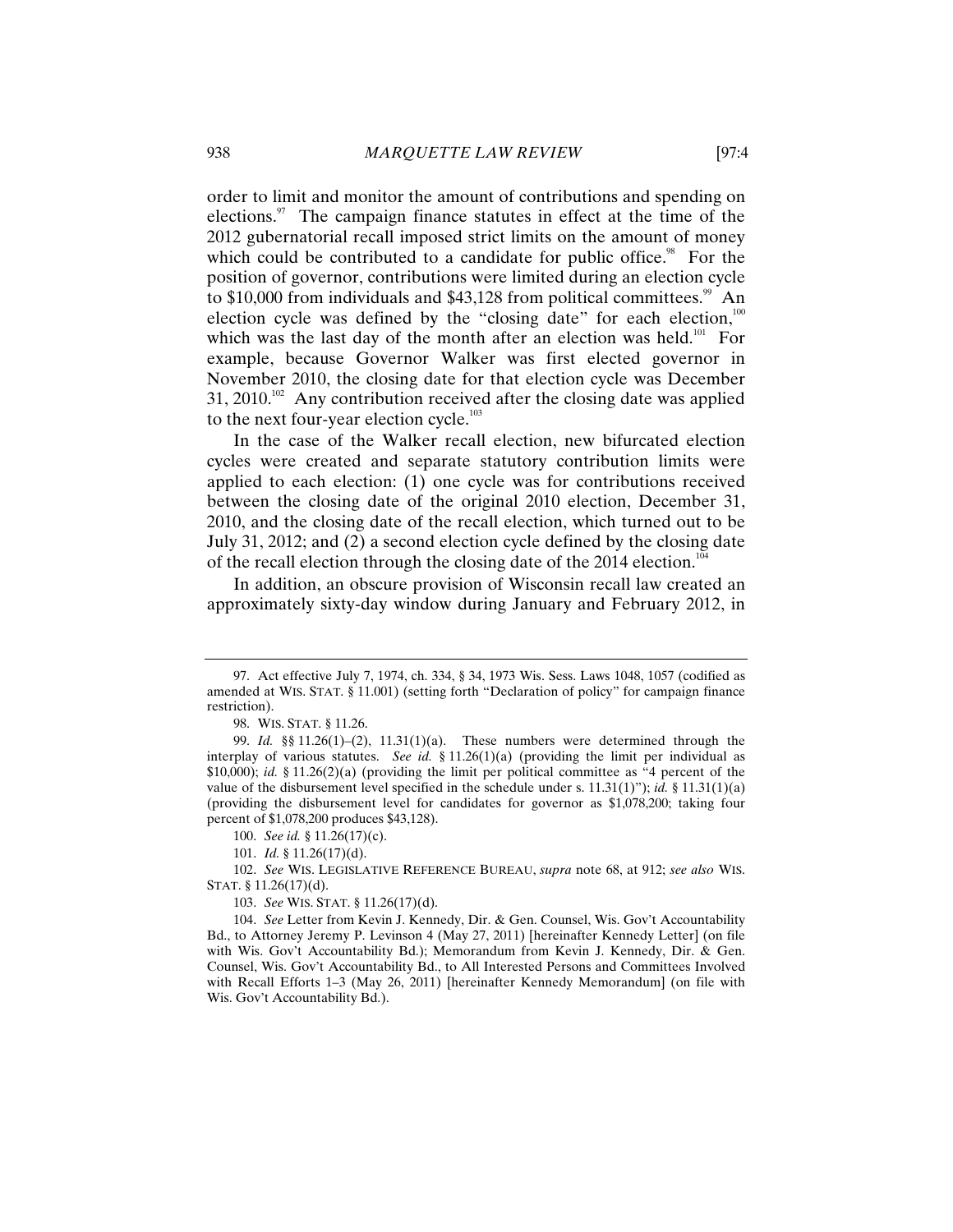which no monetary limitations were in place. $105$  Under section 11.26(13m), no contribution limits applied to money used in support of or opposition to the circulation of recall petitions.<sup>106</sup> Any individual contributor or political committee could legally give \$1 million or more to fund television ads encouraging or discouraging the recall, provided that the money was given during the sixty-day statutory time frame allowed for the circulation of petitions and the money was used for a purpose related to the recall petitions.<sup>107</sup>

Section 13m initially was created by the legislature in 1984 to deal with election recounts.<sup>108</sup> An analysis by the Wisconsin Legislative Reference Bureau indicates that the statute was created as a part of a more general rewriting of recount procedures.<sup>109</sup> The legislature was concerned that under existing law, campaign money used for legal fees and other expenses relating to a recount did not need to be deposited into an official campaign account and did not need to be publicly reported.<sup>110</sup> The new statute was intended to require the public reporting of recount funds, but imposed an unlimited exception for contributions used for legal fees and other costs relating to a recount.<sup>111</sup>

The unlimited contribution exception addressed the legislature's more general concerns regarding recounts: they could be complicated and expensive. The 1983 analysis by the Legislative Reference Bureau noted that recount procedures included reviews by the board of canvassers and the election board, including testimony by witnesses, followed by likely court challenges.<sup>112</sup> The new provisions not only exempted contribution limits, but provided mechanisms for the hiring of

<sup>105.</sup> *See* WIS. STAT. § 11.26(13m); *see also* Kennedy Letter, *supra* note 104, at 2 (citing WIS. STAT. § 11.26(13m)(b)); Kennedy Memorandum, *supra* note 104, at 1 (citing WIS. STAT.  $§ 11.26(13m)(b)).$ 

<sup>106.</sup> WIS. STAT. § 11.26(13m).

<sup>107.</sup> *See id.*

<sup>108. 1983</sup> Wis. Act 183 § 40 (codified as amended at WIS. STAT. § 11.26(13m)).

<sup>109.</sup> Analysis by the Legis. Reference Bureau of Assemb. B. 694, 1983 Leg., Reg. Sess. (Wis. 1983), No. LRB-2359, at 3, *microformed on* Drafting Records, 1983 (Wis. Legis. Reference Bureau) ("Currently, contributions utilized for the purpose of payment of legal fees and other expenses incident to a recount need not be deposited in a campaign depository and need not be reported under the campaign finance law.").

<sup>110.</sup> *Id.*

<sup>111.</sup> *Id.*

<sup>112.</sup> *Id.* at 2–3.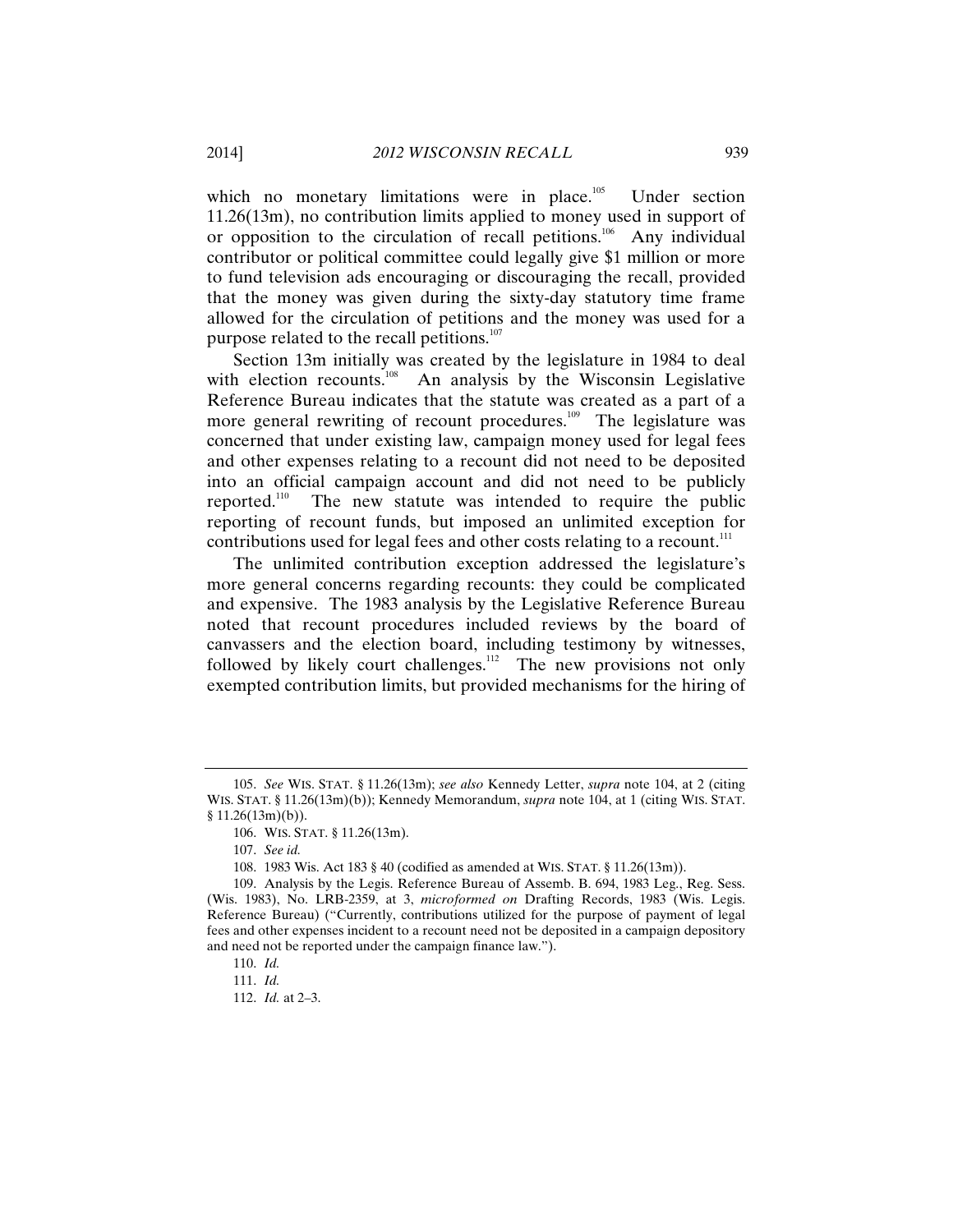additional election officials and the reimbursement of expenses incurred by the board of canvassers. $113$ 

Three years later, the legislature expanded the exception to recall activity—but only during the time frame in which recall petitions were being circulated.<sup>114</sup> At the conclusion of the circulation period, when a recall election was either ordered or not, the regular election limits would apply again.<sup>115</sup> Once again, the legislative history of the enactment appears sparse. A memorandum from one state senator at the time notes that under existing law, expenses for a recall would be subject to the normal election restrictions, which vary according to office held or being sought.<sup>116</sup> The change eliminated this restriction until an election was ordered.<sup>117</sup>

Subsequent GAB administrative interpretations confirmed the dual nature of the exemption: the amount of money which could be contributed by individuals and political committees was unlimited, but the uses for the contributions were limited to expenses relating to supporting or opposing the circulation of the recall petitions during the circulation period, prior to a determination of whether the recall would proceed.<sup>118</sup> Most significantly, the GAB advised that advocacy, including television ads, was a proper expense for the exempt recall funds. $^{119}$ 

The section 13m exemption also did not preempt regular contributions received during the sixty-day circulation window. A contribution at or below the normal limits received during the sixty-day period could be used for either recall petition expenses or normal campaign activity.<sup>120</sup> For the Walker gubernatorial campaign, the section 13m exemption meant that the campaign was able to raise and

<sup>113.</sup> *Id.*

<sup>114. 1987</sup> Wis. Act 27 § 2r (codified at WIS. STAT. § 11.26(13m) (2011–2012)).

<sup>115.</sup> *See* WIS. STAT. § 11.26(13m).

<sup>116.</sup> *See* SEN. HELBACH, MOTION TO WIS. J. COMM. ON FIN., ELECTIONS BD.: EXEMPTION OF CERTAIN CONTRIBUTIONS FROM CONTRIBUTION LIMITATIONS, S.B. 100, 1987 LEG. (1987), *microformed on* Drafting Records, 1987 (Wis. Legis. Reference Bureau).

<sup>117.</sup> *See* WIS. STAT. § 11.26(13m)(b).

<sup>118.</sup> *See* Kennedy Letter, *supra* note 104 at 4; Kennedy Memorandum, *supra* note 104, at  $1-2$ .

<sup>119.</sup> Kennedy Letter, *supra* note 104, at 3 (clarifying that exempt expenses include "public advocacy and persuasion, e.g., through media such as television, radio, or print ads; mailings to the public; telephone calls; and various forms of canvassing and other voter outreach").

<sup>120.</sup> *See* Kennedy Memorandum, *supra* note 104, at 3.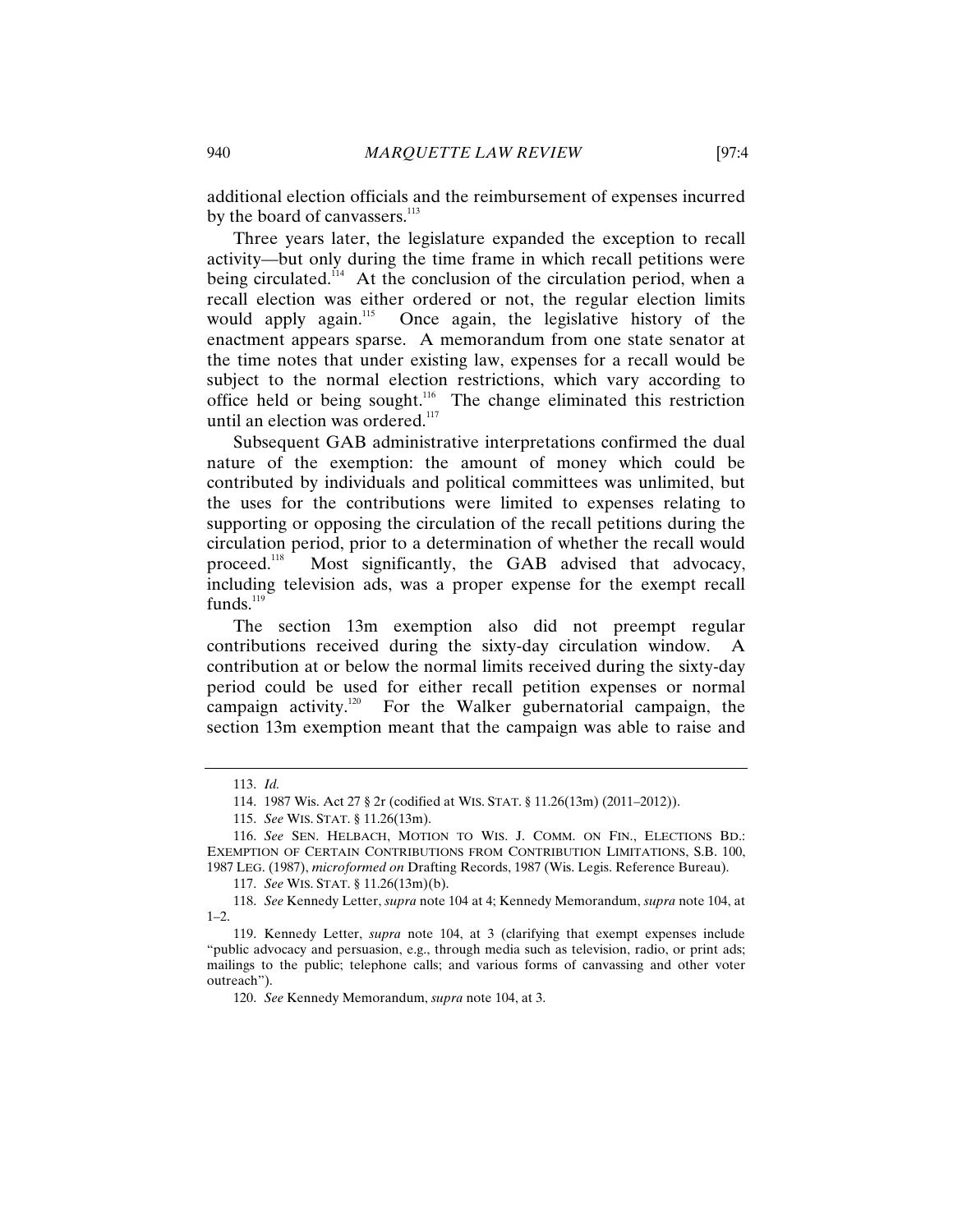spend more than \$10 million, which was not subject to normal campaign finance limitations.<sup>121</sup> That amount was close to the \$11 million that the governor had raised for the entire 2010 election.<sup>122</sup> For the 2012 recall, Walker raised almost \$38 million.<sup>123</sup> By contrast, his main opponent, Milwaukee Mayor Tom Barrett, raised a total of \$6.3 million for the recall. $124$ 

#### VI. LEGAL AGREEMENT AMID POLITICAL ACRIMONY

The Committee to Recall Walker submitted more than 1 million signatures, almost twice the required number.<sup>125</sup> After a legal fight over the amount of time allowed for the Walker campaign and the GAB to review signatures, $126$  the parties (both supporting and opposing recall) and the GAB quickly came to an agreement on the scheduling of the recall election.<sup>127</sup> The parties agreed with the GAB recommendation

124. *Id.* The numbers do not reflect spending by political committees and other third parties. *Id.*

125. *Committee to Recall Walker*, *supra* note 77.

126. *See* Order at 2, *In re* Petitions to Recall, No. 12-CV-0295 (Wis. Cir. Ct. Dane Cnty. Jan. 30, 2012) (involving not just the recall against Governor Walker, but also the simultaneous effort to recall Lieutenant Governor Kleefisch and four state senators). The litigation involved the amount of extra time to be given to each of the parties under Wisconsin Statute section 9.10(3)(b) to file objections to the respective recall petitions. *Id.* The court initially granted each public official an additional twenty days to file objections and gave the GAB until March 19, 2012, to complete its own independent examination. *Id.* A subsequent request for additional time was denied and ultimately Governor Walker filed no objection to the GAB determination that the number of valid signatures was 900,939. *See*  WIS. GOV'T ACCOUNTABILITY BD., *March 30, 2012 Meeting: Open Session Minutes*, *in*  5.15.12 OPEN SESSION ALL BOARD MATERIALS 17, 18 (2012), *available at*  http://gab.wi.gov/sites/default/files/event/74/open\_session\_all\_pdf\_11362.pdf; *Committee to Recall Walker*, *supra* note 77; *Judge Denies Governor Scott Walker's Extension Request*, GREEN BAY PRESS GAZETTE (Feb. 18, 2012), http://www.greenbaypressgazette.com/viewart/ 20120218/GPG010403/202180641/Judge-denies-Governor-Scott-Walker-s-extension-request.

127. *See Judge Approves May 8, June 5 Recall Dates*, *supra* note 6. The Committee to Recall Walker was represented by Attorney Jeremy P. Levinson. *See Wisconsin Recall Groups Ask Court to Block Ruling*, WIS. L.J. (Jan. 4, 2012, 8:44 AM), http://wislawjournal.co m/2012/01/04/wisconsin-recall-groups-ask-court-to-block-ruling/; *see also* Letter from Lewis

<sup>121.</sup> *See* Jason Stein & Patrick Marley, *Walker's Cash Cache Dwarves Democrats': Governor Raises \$13.2 Million over Three-Month Period*, MILWAUKEE J. SENTINEL, May 1, 2012, at A1; *see also* WIS. CAMPAIGN FIN. INFO. SYS., CAMPAIGN FINANCE REPORT GAB-2 FOR SPECIAL PRE-PRIMARY 2012: FRIENDS OF SCOTT WALKER (2012), *available at*  https://cfis.wi.gov/ReportsOutputFiles/010257510007708129201343448PMGAB2Report.pdf.

<sup>122.</sup> Todd Richmond, *Walker Raised More than \$37M Since He Took Office—A New Report Shows Fundraising for the Recall Blew Away Previous Election Records*, WIS. ST. J., July 6, 2012, at A1.

<sup>123.</sup> *Id.*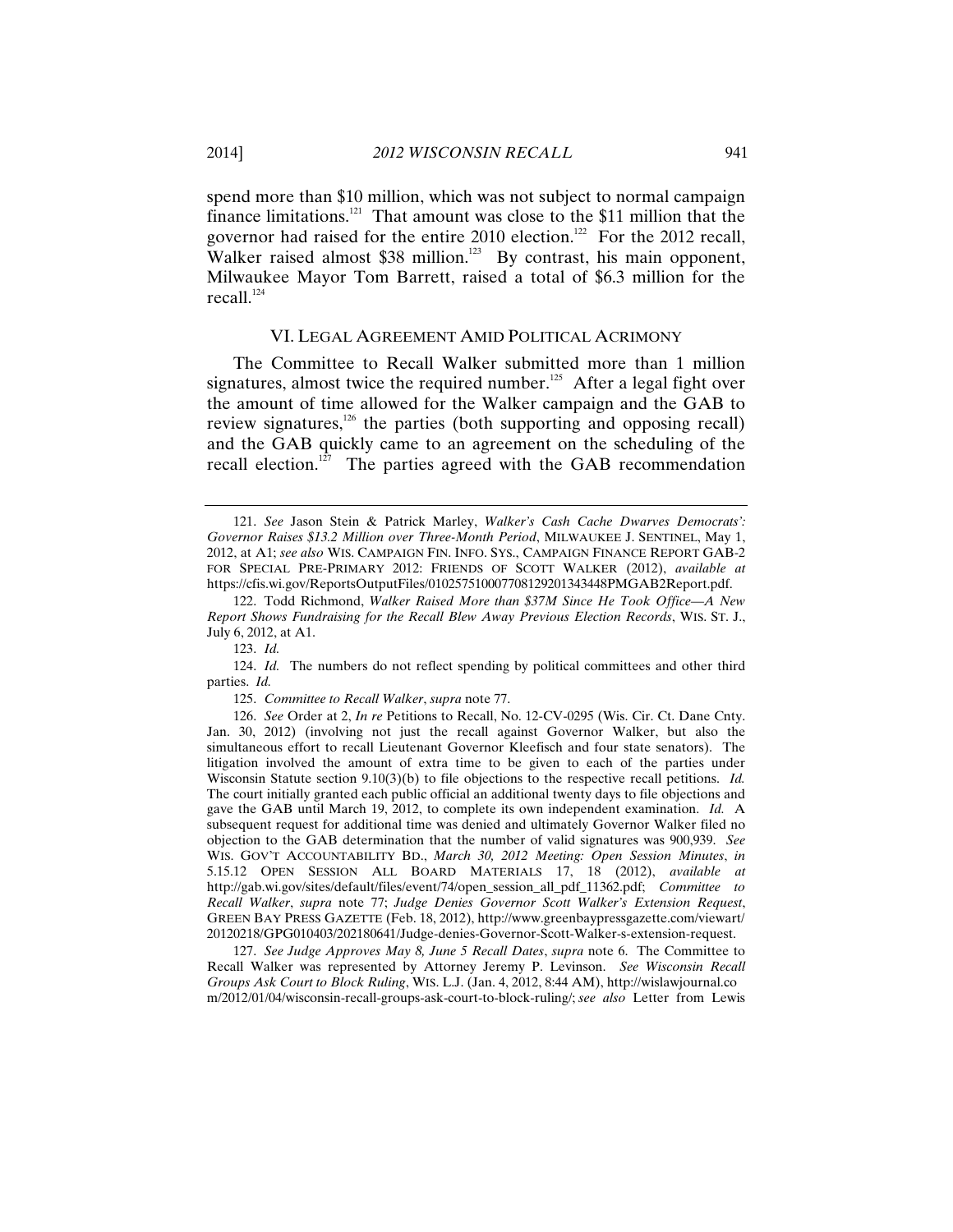that the gubernatorial recall election be held on the same date as the other pending recall elections, including that of the lieutenant governor and four state senators.128 The recall primary (if needed) would be held May 8, 2012, and the general election would be June 5, 2012.<sup>129</sup>

This agreement avoided potentially protracted litigation over two main issues. First, the simultaneous recall of the governor and lieutenant governor was the subject of conflicting provisions of the Wisconsin Constitution. Article V, section 3 requires that the governor and lieutenant governor be jointly elected from the same political party,<sup>130</sup> while article XIII, section 12 provides that officeholders are subject to individual recall.<sup>131</sup> If the former took precedence, the governor or lieutenant governor could be drawn into a recall that was aimed only at one and not the other. If the latter took priority, a successful recall as to one officeholder could result in the governor and lieutenant being from different parties.

Wisconsin Attorney General J.B. Van Hollen analyzed this conflict and issued an advisory opinion in November  $2011$ .<sup>132</sup> The Attorney General advised that the recall provision of article XIII took precedence over the joint election provision of article V because the recall provision expressly contemplated individual recall. $^{133}$  Still, the opinion of the Attorney General was persuasive, but not binding authority.<sup>134</sup>

W. Beilin, Assistant Attorney Gen., Wis. Dep't of Justice, to Judge Richard G. Niess, Dane Cnty. Circuit Court (January 30, 2012) (on file with Wis. Dep't of Justice). The GAB was represented by Wisconsin Assistant Attorney General Lewis W. Beilin, along with GAB Director and General Counsel Kevin Kennedy. *See* Letter from Lewis W. Beilin to Judge Richard G. Niess, *supra*; Kennedy Memorandum, *supra* note 104, at 1. Each deserves substantial credit for the agreement.

<sup>128.</sup> *See Judge Approves May 8, June 5 Recall Dates*, *supra* note 6 (reporting that a Wisconsin judge had signed off on an agreement for May 8 and June 5 recall dates).

<sup>129.</sup> *Id.*

<sup>130.</sup> WIS. CONST. art. V, § 3 (pronouncing that the governor and lieutenant governor "shall be chosen jointly, by the casting by each voter of a single vote applicable to both offices"); *see also* S.J. Res. 11, 1967 Leg., Reg. Sess., 1967 Wis. Sess. Laws 490 (Wis. 1967) (passing a constitutional amendment in April 1967 so that governor and lieutenant governor would be from the same party).

<sup>131.</sup> WIS. CONST. art. XIII, § 12. According to article XIII, section 12, electors may petition "for the recall of any incumbent elective officer." *Id.*

<sup>132.</sup> Wisconsin Constitution Requires a Separate Petition for Recall of Governor and Lieutenant Governor, Op. Wis. Att'y Gen., OAG-4-11, at 1 (2011), *available at* http://www.do j.state.wi.us/sites/default/files/formal/OAG-4-11.pdf.

<sup>133.</sup> *Id.* at 4.

<sup>134.</sup> Schill v. Wis. Rapids Sch. Dist., 2010 WI 86, ¶ 106, 327 Wis. 2d 572, 786 N.W.2d 177; *see also* WIS. STAT. § 19.39 (2011–2012).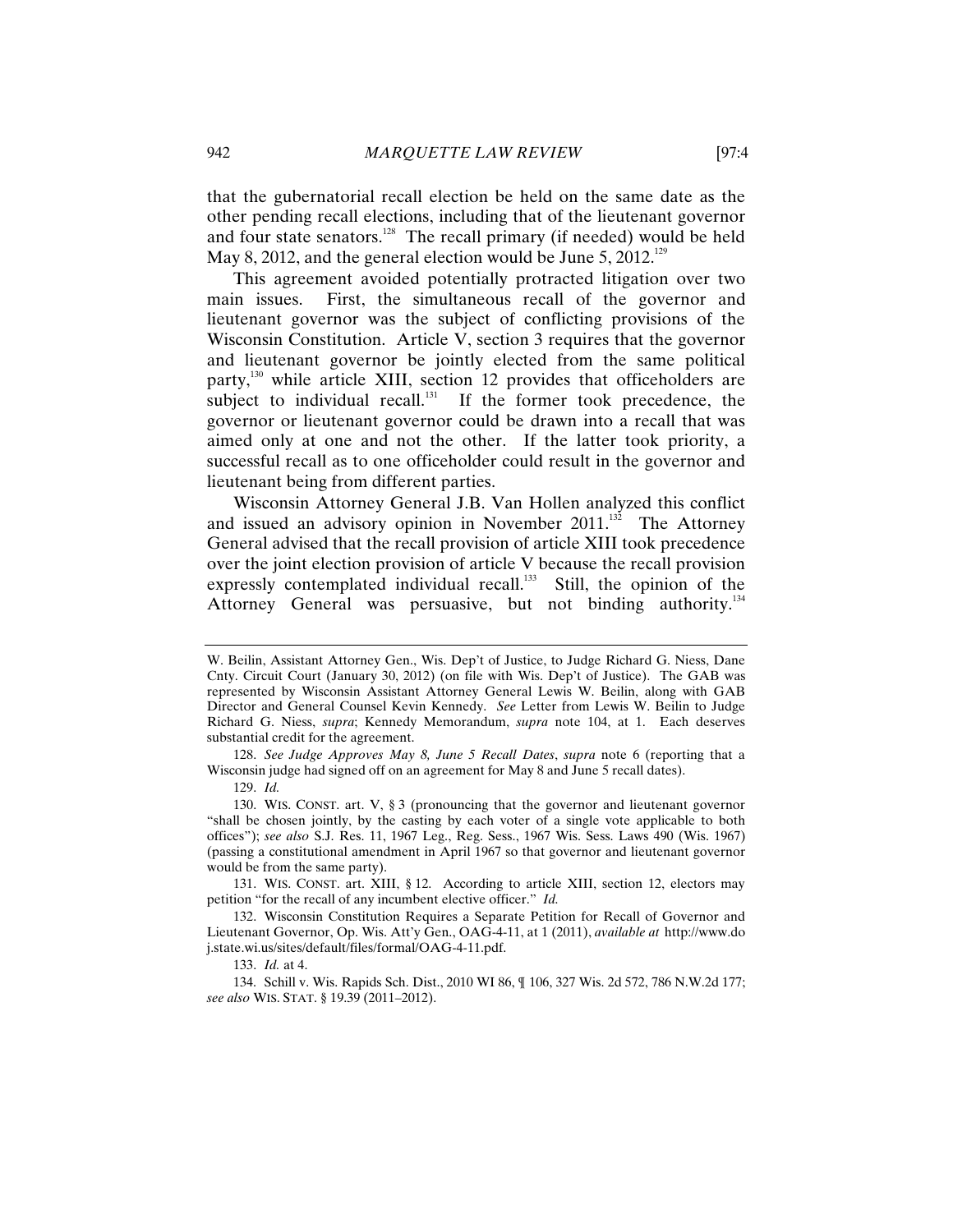Therefore, any party to the recall could have delayed the recall vote with a constitutional fight, which ultimately would have to have been resolved by the Wisconsin Supreme Court. Instead, the parties accepted the Attorney General's interpretation.<sup>135</sup>

Second, the parties' agreement meant that the gubernatorial election would be held on the same date as the other pending recall elections, including not just the lieutenant governor, but four state senators—a joint circumstance not contemplated by Wisconsin law.<sup>136</sup>

Under the Wisconsin Constitution, the timing of recall elections appears straightforward: the recall is to be held on the Tuesday of the sixth week after the date of the "filing" of the recall petition. $137$  If a primary is required, it is to be held during the sixth week and the general election follows four weeks later.<sup>138</sup> But state statutes do not equate "filing" with "receipt." The presentment of recall signatures to the elections official simply means that the petitions are "offered for filing."<sup>139</sup> The actual "filing," under state law, occurs when the election officer completes the necessary review of the petitions and any objections by the incumbent. $140$ 

As a result, even jointly presented recall petitions may not result in simultaneous recall elections. The review of petitions by GAB for the governor may take longer than similar petitions for the lieutenant governor, or vice versa. Also, each of those reviews may take longer than the review for an individual state senator.<sup>141</sup> Thus, while the state

<sup>135.</sup> *See Judge Approves May 8, June 5 Recall Dates*, *supra* note 6 (reporting that a Wisconsin judge had signed off on an agreement for May 8 and June 5 recall dates).

<sup>136.</sup> *See id.* 

<sup>137.</sup> WIS. CONST. art. XIII, § 12(2).

<sup>138.</sup> *Id.* § 4(c).

<sup>139.</sup> *See* WIS. STAT. § 9.10(3)(b).

<sup>140.</sup> *Id.*

<sup>141.</sup> *See id.* As discussed in Part III.B.3, *supra*, the statutes provide a thirty-one-day review period similar to a motion briefing schedule: within ten days after the petition is submitted, the officeholder may file written objections. WIS. STAT. § 9.10(3)(b). The recall petitioner then has five days to respond. *Id.* If a response is filed, the officeholder has another two days to respond to that filing. *Id.* The election official then has fourteen days to make a determination. *Id*. The statute provides that for "good cause" extra time may be granted by the circuit court for any of the time periods relating to objection/review of the petition. *Id.* If the petition is found to be invalid, the recall petitioners have five days to cure any deficiency. *Id.* If the petition is found to be valid, the officeholder may challenge the finding through a mandamus action in a Wisconsin circuit court. *Id.* § 9.10(3)(bm). The sole jurisdiction for the circuit court is whether the recall petition is sufficient. *Id.*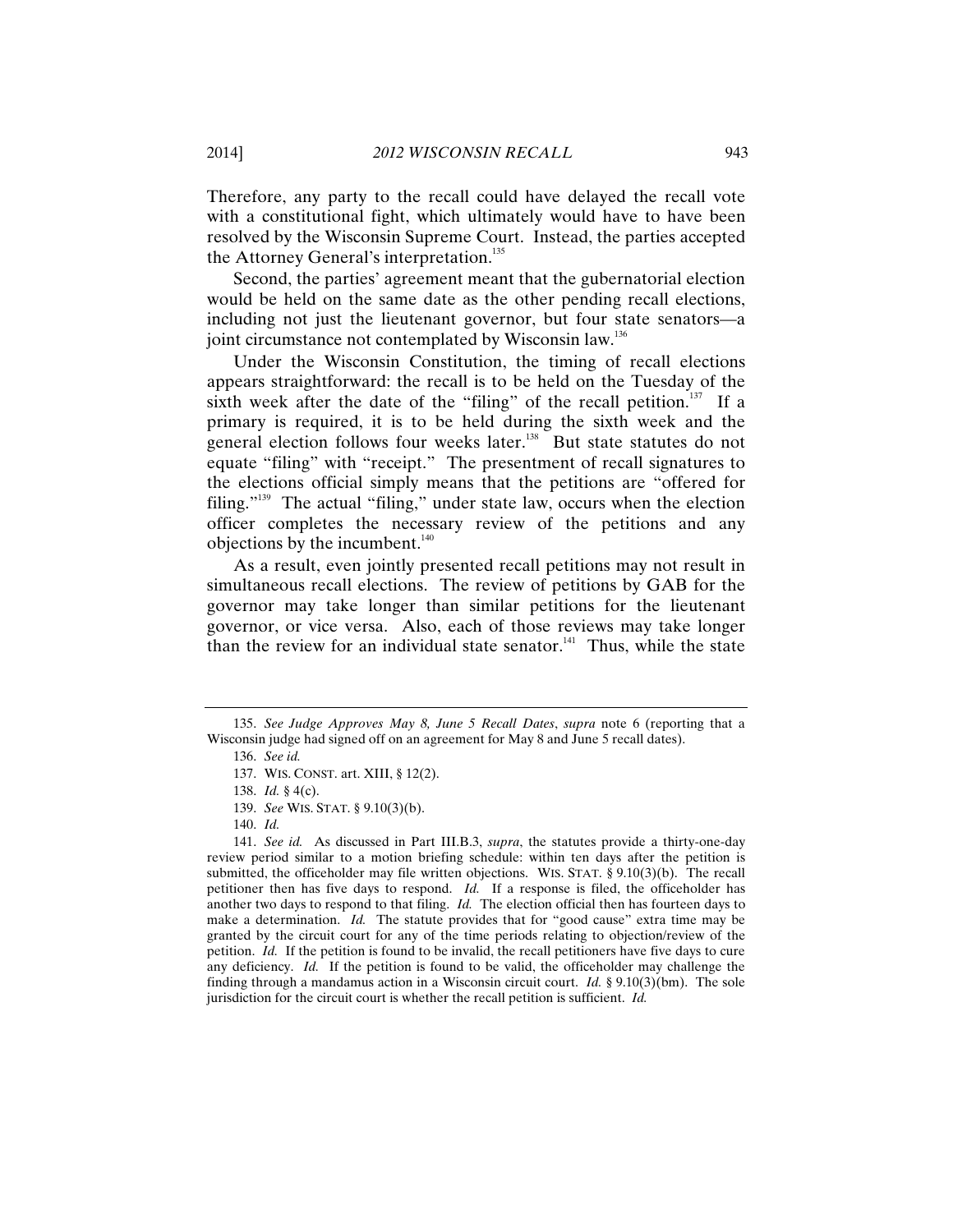constitution provided strict six- and ten-week deadlines, the petition review period meant that the schedule had some flexibility.<sup>142</sup>

The agreement among the parties and the GAB provided an orderly recall process with a single primary and general election and saved millions of tax dollars.<sup>143</sup> Separate primary and general elections for governor and lieutenant governor would have resulted in four statewide elections at a cost of  $\overline{\$9}$  to  $\$10$  million each.<sup>144</sup> The four state senate recall elections may have added eight separate local elections. The time, expense, and confusion of separate elections were avoided.

#### VII. CONCLUSION

Governor Walker became the first United States governor to survive a recall.<sup>145</sup> The recall effort was motivated by the political issue of collective bargaining for public employees. At the same time, the legal issues involving the Walker recall were unique unto themselves. The right of recall did not begin in Wisconsin until 1911 and was not expanded to state-wide officeholders until  $1926$ .<sup>146</sup> By the time of the Walker recall in 2012, the Wisconsin Constitution and state statutes created a distinct set of recall circumstances where (1) the state's GAB election agency publically declared that recall signatures using the names of cartoon characters would be presumptively valid;<sup>147</sup> (2) the incumbent was allowed to raise unlimited campaign contributions during a sixty-day time period when recall signatures were being collected; $48$  and (3) contradictory laws indicated that the governor and lieutenant governor either should or should not be recalled at the same time.<sup>149</sup> The GAB position forced court action that resulted in reversal

<sup>142.</sup> *See* WIS. CONST. art. XIII, § 12(2), (4)(c).

<sup>143.</sup> *See G.A.B. Releases 2012 Election Cost Data*, WIS. GOV'T ACCOUNTABILITY BD., (Sept. 14, 2012), http://gab.wi.gov/node/2569; *see also* Patrick Marley, *Walker Recall Tally Totals 931,000: Signatures Still Being Reviewed, GAB Says*, MILWAUKEE J. SENTINEL, Mar. 13, 2012, at B1. The statewide primary and general elections for governor and lieutenant governor cost in excess of \$13 million, but did include the four simultaneous state senator recalls. *See G.A.B. Releases 2012 Election Cost Data*, *supra.* 

<sup>144.</sup> Marley, *supra* note 143 (estimating that each statewide vote would cost about \$9 million).

<sup>145.</sup> Guarino, *supra* note 1.

<sup>146.</sup> *See supra* notes 24, 29 and accompanying text.

<sup>147.</sup> *See* Marley, *supra* note 4.

<sup>148.</sup> *See supra* notes 105–07 and accompanying text.

<sup>149.</sup> *See supra* notes 130–35 and accompanying text.